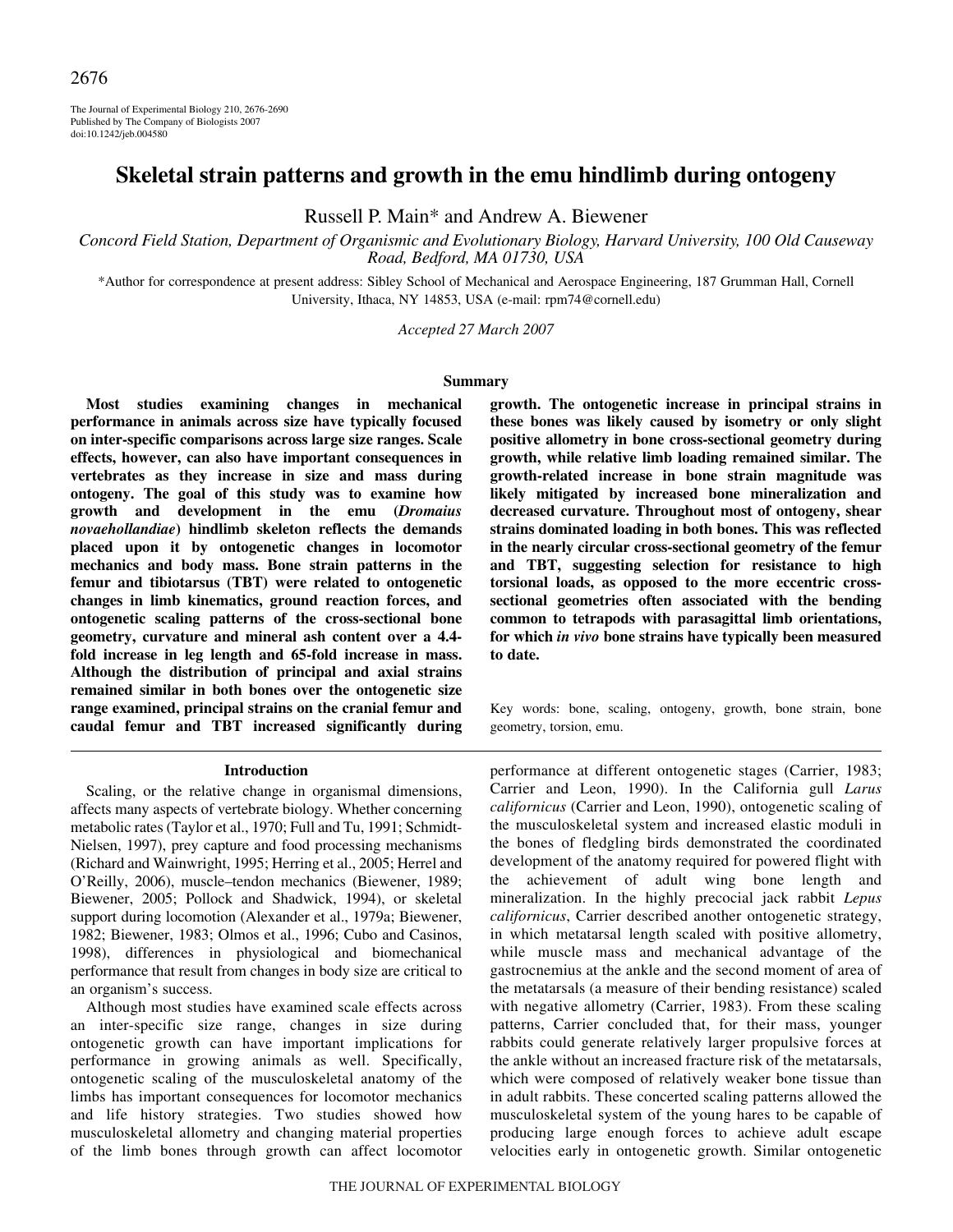scaling relationships were observed between the triceps brachii moment arm and forelimb length in capuchin monkeys *Cebus* spp. (Young, 2005).

In addition to examining changes in musculoskeletal morphology and performance, *in vivo* mechanical measurements can provide further important insight into the development of the musculoskeletal system and ontogenetic changes in locomotor performance. Based upon measurements of limb loading and *in vivo* bone strains, ontogenetic scaling patterns in the goat radius were hypothesized to be partly responsible for allowing young goats to perform safely at similar absolute speeds as adult goats (Main and Biewener, 2004). When traveling at the same speeds as adults, the less well-mineralized radii of juvenile goats experienced much lower strains than the radii of adult goats, which were moving at lower relative speeds. Strong negative growth allometry in the cross-sectional area (*A*) and second moments of area (*I*) meant that the young goats had more robust radii for their size, giving them safety factors likely 3–6 times higher than adult goats during galloping (Main and Biewener, 2006). In contrast, bone strain magnitudes in the chicken tibiotarsus (TBT) were generally maintained at similar levels during ontogenetic growth (Biewener et al., 1986) despite *A* and *I* scaling with negative allometry and isometry, respectively (Biewener and Bertram, 1994). As in the chicken femur, the TBT also experienced a significant torsional component (Biewener et al., 1986; Biewener and Bertram, 1994; Carrano and Biewener, 1999), though the polar moment of area (*J*, indicating a bone's resistance to torsion) also scaled isometrically through ontogeny. Because the cross-sectional geometry of the chicken TBT did not scale with the strong positive allometry required to maintain similar strains, other locomotor or skeletal parameters such as limb kinematics, posture, limb loading, bone curvature or bone mineralization must have changed during growth to help reduce bone strains in older, larger individuals of this species. However, ontogenetic scaling patterns of these variables were not reported.

The goal of the present study was to use an integrative approach to address how growth and development in the limb skeleton reflect the demands placed upon it by ontogenetic changes in locomotor mechanics and body mass. We addressed this goal by collecting *in vivo* bone strain data from the emu femur and TBT over a 65-fold ontogenetic increase in body mass, while also accounting for ontogenetic changes in limb loading, kinematics, bone curvature, and bone mineral content, in addition to the measures of cross-sectional bone geometry, with the following predictions. (1) Similar to previous studies of ontogenetic skeletal mechanics (Biewener et al., 1986; Main and Biewener, 2004), the distribution of mid-shaft bone strains in the emu femur and TBT would remain consistent during ontogeny, and like the chicken TBT, also remain similar in magnitude. (2) Given nearly isometric growth in bone cross-sectional geometry, as was observed for the chicken TBT (Biewener and Bertram, 1994), the maintenance of strain magnitudes in the emu femur and TBT through ontogeny would be accomplished by some combination of the following: (i) an increase in bone mineralization, (ii) a decrease in longitudinal bone curvature, (iii) a decrease in relative limb loading, or (iv) a more 'upright' posture in larger emu. (3) Similar to the chicken femur and TBT,

we expected the strain environment in the emu femur and TBT to be dominated by torsional loading, with relatively smaller contributions from axial bending and compressive strains.

### **Materials and methods**

#### *Animals*

Emu (*Dromaius novaehollandiae*) Mathews were obtained from commercial farms (Songline Emu Farm, Gill, MA, USA; *N*=20; Scattered Oaks Emu Farm, Iola, TX, USA; *N*=6; Deep Hollow Farm, Oakdale, CT, USA; *N*=4) as hatchlings and raised at Harvard University's Concord Field Station in indoor enclosures up to 8 weeks of age and in large outdoor paddocks thereafter. The birds had free access to commercial ratite diet (Mazuri, PMI Nutrition International, LLC, Brentwood, MO, USA) and water. Thirty birds were included in various parts of the study, ranging in mass and age from 2 week-old, 0.74 kg hatchlings to  $>8$  year-old, 51.7 kg adults, with sexual maturity occurring at about 80 weeks (Davies, 2002). Over the growth period examined, total hindlimb length increased 4.4-fold from  $0.27 \text{ m}$  to  $1.20 \text{ m}$ .

# *Ground reaction force recordings*

Ground reaction force (GRF) data were collected from 25 birds over the size range examined to measure changes in relative limb loading during ontogeny. GRFs were also recorded before and after surgery to implant strain gauges on the femur and tibiotarsus (TBT) to assess whether any post-surgical lameness in the limb occurred. Before GRF data were collected, both hindlimbs were plucked or shaved, and the following centers of joint rotation and anatomical landmarks identified and marked with non-toxic white paint: a point on the caudal-most border of the ischium, the hip, knee, ankle, tarsometatarsalphalangeal joint (TMP), and the distal phalanx on the middle toe (Fig. 1). Segment lengths were measured as the distance between these points.

The GRF data were recorded using one or two (in series) Kistler force plates (0.4 m×0.6 m; 9286A, Kistler, Amherst, NY, USA) and an A/D converter (Bioware 3.2, Kistler) sampling at 2.5 kHz. The birds were simultaneously filmed from a lateral view (Redlake Motionscope PCI, San Diego, CA, USA) at 250 Hz, to record which limbs made contact with the force plates and the timing of each foot contact. A trigger pulse, to start the camera, was also recorded by the A/D converter to synchronize the video and force data. Following data collection, the force data were filtered using a fourth order zero-lag Butterworth filter with a cut-off frequency of 75 Hz to attenuate any artificial noise in the signal. Following this, a custom MATLAB program (The Mathworks, Inc., Natick, MA, USA) calculated the peak resultant GRF  $(\mathbf{F}_R)$  for each footfall and the orientation of the force vector relative to the vertical reference frame. Peak  $\mathbf{F}_R$  was normalized by the bird's body weight BW (**F**R/BW) to assess ontogenetic patterns in limb loading. By digitizing the position of the ischium marker through time and recording the timing of foot-down and foot-off for each trial, the relationship between each bird's average forward speed  $(m s<sup>-1</sup>)$  and duty factor (the fraction of the stride period that a bird's foot was in contact with the ground) was determined and used to obtain target speeds for the post-operative treadmill strain recordings.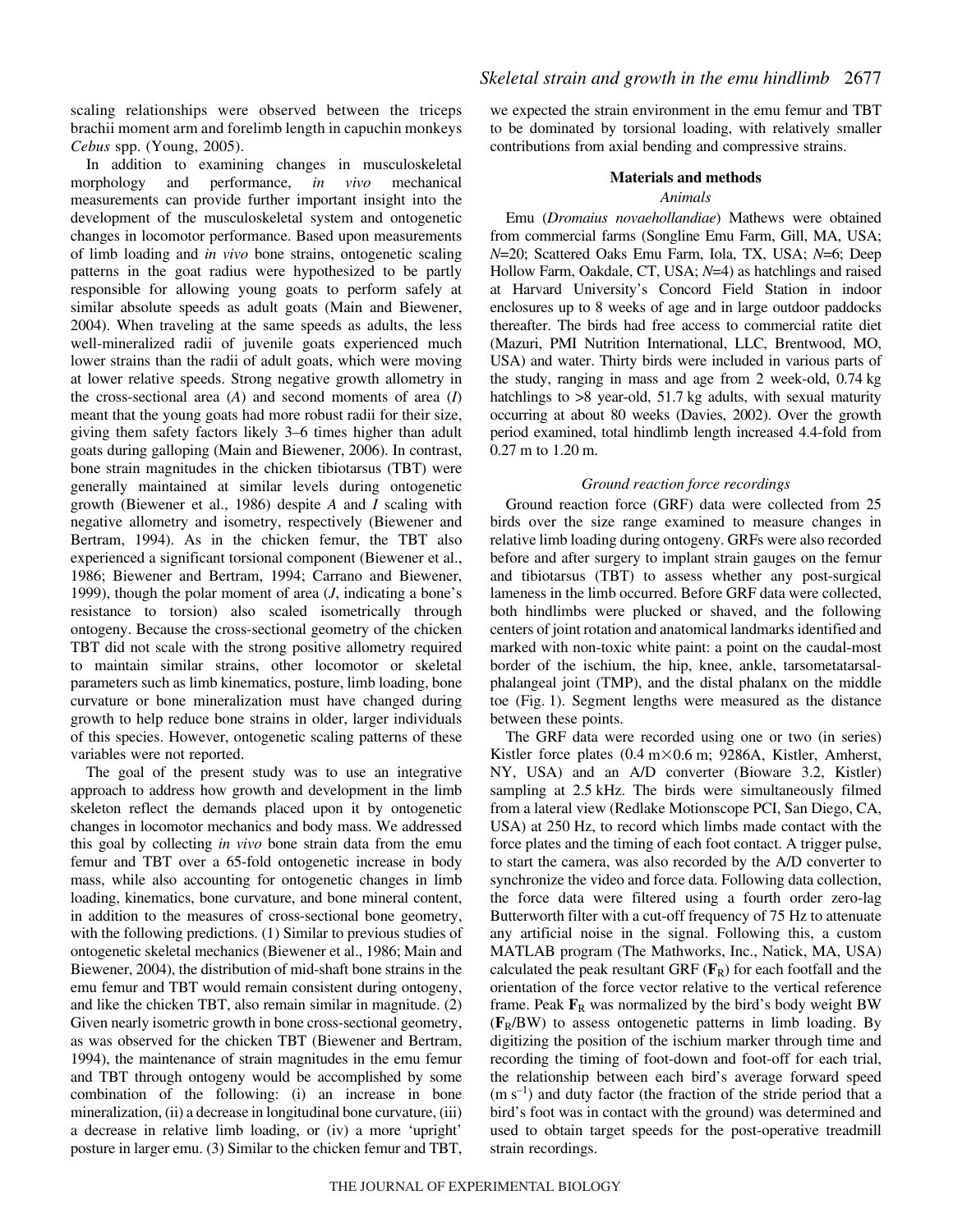

Fig. 1. A lateral view of the left hindlimb skeleton and pelvis of an adult emu with representative mid-shaft cross-sections for the femur and tibiotarsus (TBT). The gauge positions in the cross-sections and at the femur and TBT mid-shafts are indicated with black rectangles. On the hindlimb skeleton, the gauge position for the medial TBT is indicated by a hatched rectangle on the lateral surface. The kinematic markers analyzed are indicated with black circles and are as follows: the ischium, hip, knee, ankle, tarsometatarsal-phalangeal joint (TMP), and the distal end of the middle toe.

#### *Surgical procedures*

The day following pre-operative GRF recordings, aseptic surgery was conducted to attach strain gauges to each bird's left femur and TBT. Depending on the size of the animal, the birds were induced for surgery either through mask inhalation of isoflurane (2–3%) or with a mixed intramuscular injection of xylazine  $(3-3.5 \text{ mg kg}^{-1})$  and ketamine  $(15-17.5 \text{ mg kg}^{-1})$  to the right lateral gastrocnemius. After induction, the birds were maintained at a surgical anesthetic plane through mask inhalation of isoflurane (1–4%). Breathing and heart rate were monitored throughout surgery, and the anesthesia adjusted as necessary.

To attach strain gauges to the mid-shafts of the femur and TBT, incisions were first made over the lateral surface of the femur and over the synsacrum, just dorsal to the hip, and the strain gauges and their lead wires (36-gauge, etched Teflon<sup>TM</sup> insulation; Micromeasurements, Raleigh, NC, USA) passed subcutaneously to the bone site. To access the gauge attachment sites at the mid-shaft of the femur, cuts were made with surgical scissors through both the iliotibialis lateralis and femorotibialis externus p. proximalis muscles, directly overlying or originating on the femur (Patak and Baldwin, 1998); making sure to remain parallel to each muscle's fibers. A small portion of the proximal origin of the femorotibialis externus p. distalis muscle was also reflected from the mid-shaft of the femur to allow attachment of a strain gauge to the bone's caudal surface. Once the cranial, caudal and lateral surfaces of the femur were exposed, a small  $1-2$  cm<sup>2</sup> (depending on the size of the bird) region of the periosteum was removed on each surface, and the underlying mineralized surface lightly scraped with a periosteal elevator. The bone surfaces were defatted and dried using methyl ethyl ketone (Sigma Chemical Co., St Louis, MO, USA). Strain gauges were then bonded to each bone site using a selfcatalyzing cyanoacrylate adhesive (Duro, Henkel Loctite Corp., Rocky Hill, CT, USA). After the strain gauges were bonded to the femur, the overlying musculature and skin were sutured (2- 0 or 3-0 coated vicryl, Ethicon Inc., Somerville, NJ, USA).

Sterilized rectangular rosette strain gauges of increasing size during growth (FRA-1-11 or FRA-2-11; Tokyo Sokki Kenkyujo Co., Ltd, Tokyo, Japan) were attached to the cranial and caudal surfaces of the femur, while a single element strain gauge (of increasing size: FLK-1-11, FLA-1-11 or FLA-3-11) was attached to the lateral bone surface. Rosette strain gauges allow the tensile and compressive principal strains and their angles  $(\phi)$ relative to the bone's longitudinal axis to be determined, while single element gauges only measure strains along a single axis. The rosette gauges were attached to the cranial and caudal femur surfaces such that the central of the three gauge elements was aligned parallel to the bone's longitudinal axis. The actual angular orientations of the strain gauges were measured *postmortem* using digital pictures of the gauges on the bones and a clear protractor. The average alignment of the three gauges on the femur was within  $\pm 5^{\circ}$  ( $\pm 4^{\circ}$ , mean  $\pm$  s.d. for the three gauges; range: 0–23°) of the bone's longitudinal axis, with the gauges proximal–distal position at the mid-shaft varying by less than 3±2% of the bone's length. Although referred to as 'caudal', the caudal rosette gauge was typically placed in a more caudallateral position on the femur  $(Fig. 1)$ .

To access the cranial, caudal and medial mid-shaft surfaces of the left TBT, an incision was made over the medial mid-shaft of the bone. After exposing the gauge attachment sites by retracting the overlying muscles and mobilizing a small central portion of the flexor digitorum longus muscle, to access the TBT's caudal surface, strain gauges were led subcutaneously from the hip, and the bone surfaces prepared for gauge attachment as for the femur. Single element strain gauges (FLK-1-11, FLA-1-11 or FLA-3-11) were attached to both the cranial and medial mid-shaft surfaces of the TBT, while a rosette gauge (FRA-1-11 or FRA-2-11) was attached to the caudal surface. In two large, nearly adult birds (age: 75 weeks; mass: 38.4 kg and  $43.9 \text{ kg}$ ), rosette gauges (FRA-2-11) were bonded to all three TBT surfaces to measure the orientation of the principal strains on the cranial and medial bone surfaces as well as the caudal surface. The average orientations of the three gauges on the TBT were within  $\pm 3^{\circ}$  ( $\pm 2^{\circ}$ , range: 0–12°) of the bone's longitudinal axis, with the gauges proximal–distal position at the mid-shaft varying by less than 3±2% of the bone's length.

After the strain gauges were bonded to the three TBT surfaces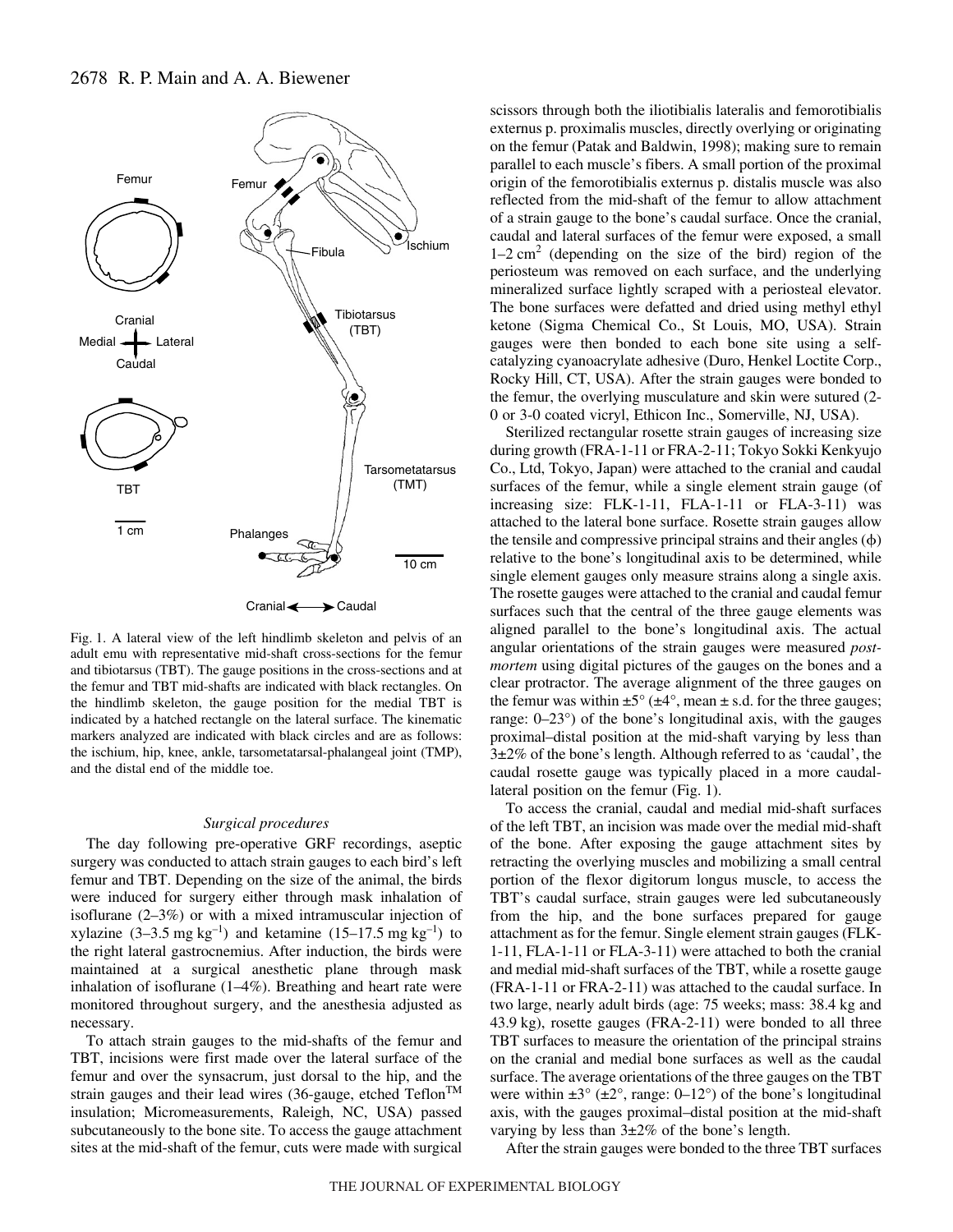and the medial incision sutured, the incision over the synsacrum was closed and the lead wires and pre-soldered epoxy-mounted connector anchored to the skin using 2-0 coated vicryl suture to provide additional strain relief. The connector and incision were then covered with gauze and elastic bandaging tape. Following surgery, each bird was given intramuscular injections of analgesic (flunixin,  $1 \text{ mg kg}^{-1}$ ) and antibiotic (ampicillin, 8 mg  $kg^{-1}$ ).

#### *Strain data collection*

The day following surgery, *in vivo* bone strain data were collected as the birds (*N*=24) ran on a motorized treadmill over a range of speeds and gaits. While on the treadmill, the lead wire connector over the hip was connected to a 5.5 m shielded cable (NMUF6/30-40465J; Cooner Wire, Chatsworth, CA, USA) secured to the rump of the bird with elastic bandaging tape. The cable was connected to a bridge amplifier (Vishay 2120; Micromeasurements), from which the raw strain signals were sampled by an A/D converter (Axon Instruments, Union City, CA, USA) at 2.0 kHz. During strain data collection, each emu's joint centers were again marked, and lateral-view video data collected at 125 Hz and synchronized to the strain data using a trigger pulse to relate the bone strain recordings to the timing of foot contact, stride length and frequency, two-dimensional joint kinematics and duty factor (DF).

Terrestrial birds do not have distinct gaits that are easily defined by characteristic footfall patterns or the presence/absence of an aerial phase (Gatesy and Biewener, 1991). Thus, gait distinctions in the emu, both during GRF and strain data collection, were made using qualitative assessments of the center of mass movements. From the observed center of mass movements, we estimated that the emu switched from a walk to a run [or grounded run (Rubenson et al., 2004)] at a DF of about 0.60–0.55. This is consistent with previous walk–run transition DFs reported for ostriches and rheas [0.62–0.56 (Gatesy and Biewener, 1991; Rubenson et al., 2004)]. Using the pre-operative over-ground relationships between speed and DF, strain data were collected at speeds corresponding to the following range of DFs: 0.70, 0.65, 0.60, 0.50, 0.45, 0.40 and 0.35, comprising both walking and running gaits. Duty factor was used to define dynamically similar gaits and locomotion between the different sized animals (Alexander and Jayes, 1983), given that animals of different size, moving with the same DF, will support their body weight and movement over the same relative fraction of their stride time.

Given the similarity in ontogenetic strain patterns and principal strain orientations at each speed, only data from birds running with a DF of 0.40  $(\pm 0.01)$ , showing a distinct aerial phase, will be presented here, as this speed provided the most repeatable behaviour from the birds. Strain magnitudes did, however, change across speed, with strains at a walk of 0.65DF being about 67% of those when running at a 0.40DF. After both post-surgical bone strain and GRF data collection were completed, each bird was sedated as for surgery and euthanized by an injection of sodium pentobarbital [intramuscular: 600 mg kg<sup>-1</sup> up to 8 kg body mass  $(M_b)$ , and intra-cardiac: 300 mg kg<sup>-1</sup> beyond 8 kg  $M_b$ ]. All surgical and experimental procedures were approved by the Institutional Animal Care and Use Committee at Harvard University (protocol number 21-08).

### *Strain data analysis*

Raw strain data were filtered using a fourth order zero-lag Butterworth filter with a cut-off frequency of 175 Hz. Data from five consecutive foot contacts were chosen for further analysis, from 1–2 treadmill trials for each bird at each DF. The magnitudes and timing of peak strains for the two trials were highly repeatable for each bird, producing mean coefficients of variation of 0.07 and 0.06, respectively.

The raw strain data were analyzed using a custom MATLAB program that zeroed and calibrated the strain recordings, converting voltages to microstrain ( $\mu \varepsilon$ , strain $\times 10^{-6}$ ) based on a  $1000 \mu$ ε shunt calibration of the Vishay amplifier. Zero strain levels were determined during the swing phase of the limb, when the voltage change in the strain signal was minimal. Raw strain data from the rosette strain gauges were converted to principal strains (tension and compression) and the orientation of these strains  $(\phi)$  determined using standard equations that assume a uniaxial planar state of strain (Biewener, 1992). Principal strains and strains recorded by the single element gauges were adjusted for any post-surgical lameness in the limb  $(\mu \varepsilon \times \mathbf{F}_R)$  presurgery/ $\mathbf{F}_R$  post-surgery), assuming that changes in strain were proportional to changes in limb loading. Post-operative differences in peak  $\mathbf{F}_R$  were minimal, averaging slightly higher  $(104\pm12\%)$  than pre-surgery peak ground reaction forces.

Peak tensile and compressive principal strains and their orientations, as well as the peak tensile and compressive axial strains measured from the single element gauges, and the percentage of the stance phase when they occurred, were determined for each locomotor cycle. Because strain gauges could not be placed at all four anatomical positions around each bone (cranial, caudal, medial, lateral), peak axial and bending strains measured in both the cranial–caudal (CC) and medial–lateral (ML) directions were calculated by determining the planar distribution of axial strains at the bone's mid-shaft. This was done by mapping the strain recordings from the single element gauges and the central elements of the rosette gauges (after correcting for any gauge misalignment) on to a drawing of each bone's mid-shaft cross-section (see methods below) using a custom MATLAB program (for details, see Biewener, 1992). Once the time-varying patterns of axial strain were determined for each of the four anatomical positions, the axial and bending strains across both anatomical axes (CC and ML) were calculated using equations presented previously (Main and Biewener, 2006). Shear strains were also calculated from data provided by the rosette strain gauges for the cranial and caudal femur and the caudal TBT using standard equations (Biewener and Dial, 1995).

### *Bone geometry and percent mineral content*

After the birds were euthanized, the left femora and TBTs were removed from the limbs and cleaned of muscle and connective tissue. The bones were left to dry for at least 4 weeks at room temperature. Both the CC and ML longitudinal bone curvatures were measured by dividing the radius of curvature for each direction by half the CC or ML diameter of each bone, respectively. The radius of curvature was measured as the orthogonal distance from the CC or ML mid-point of the bone at its mid-shaft, to a line bisecting the proximal and distal ends of each bone (Bertram and Biewener, 1992).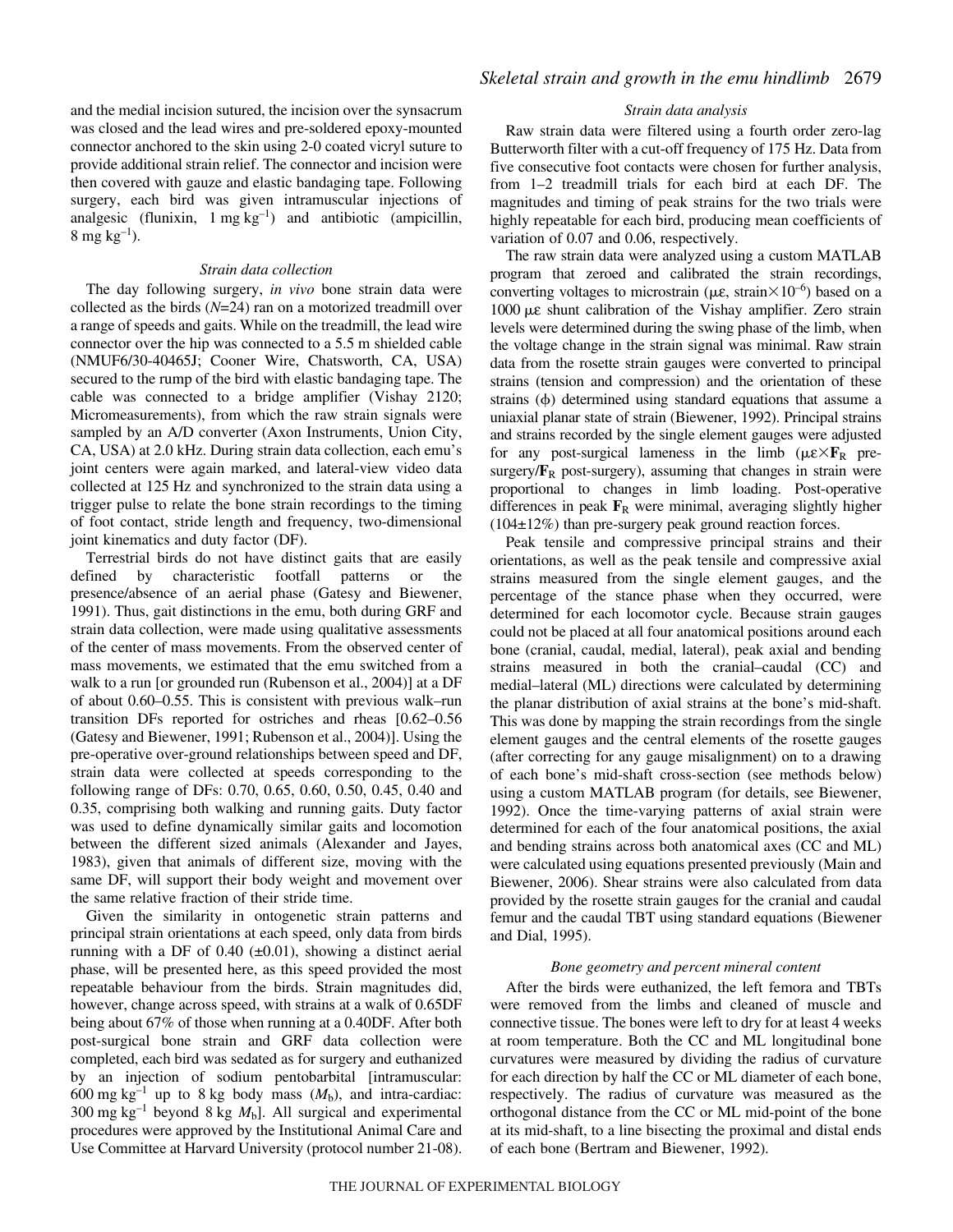# 2680 R. P. Main and A. A. Biewener

After measuring the radius of curvature, the alignment of the strain gauges, and their placement relative to each bone's midshaft, the central third of the instrumented left femora and TBTs (with the fibulae still associated) were embedded in fiberglass resin (Bondo-Mar-Hyde Corp., Atlanta, GA, USA). A 100  $\mu$ m thin section was taken at the mid-shaft of each bone using a diamond-bladed annular saw (Microslice II; Cambridge Instruments, Ltd, Cambridge, UK). The sections were affixed to microscope slides such that the ML and CC axes were oriented near *x* and *y* reference axes, respectively (as in Fig. 1). A digital picture of each cross-section was taken using a digital camera (Olympus C-5050, Olympus America, Inc., Melville, NY, USA) attached directly to a computer. Each bone crosssection (*N*=29 and *N*=30 for the femur and TBT, respectively) was then outlined in Photoshop (v.9.0, Adobe Systems, Inc., San Jose, CA, USA), and from these images the cross-sectional area  $(A)$ , second moments of area  $(I_{xx}$  and  $I_{yy}$ ), and polar moment of area (*J*) calculated for each using a custom macro (courtesy of D. Lieberman) for NIH Image 1.61 (Bethesda, MD, USA). The macro determined the axes about which the minimum and maximum second moments of area were distributed. These second moments of area were designated as either  $I_{xx}$  or  $I_{yy}$ , depending upon which reference axis (*x* or *y*) the second moment of area axis lay closer to. Because the minimum and maximum second moments of area were not exactly distributed about the reference axes, the axes determining  $I_{xx}$  and  $I_{yy}$  did not necessarily correspond to the ML or CC axes, respectively.

For each bird (*N*=30), a single bone segment, one-tenth the length of each bone, was taken proximal and distal to the central third of each femur and TBT, respectively, to determine the percent mineral content by mass. The periosteum was removed from all bone segments. The marrow and adjacent fibula were removed from each TBT segment, but the trabeculae present in many of the femoral segments were left intact. The bone segments were rinsed in warm water and allowed to dry at room temperature for a day before being placed in an oven to dry for 24 h at  $90^{\circ}$ C. Following this, each bone segment was weighed (Sartorius 1800, Goettingen, Germany), placed in a small aluminum dish (also separately weighed), and weighed together. The bone segments and the aluminum dishes were then placed in one of two muffle furnaces (Huppert Model 2 Deluxe; Chicago, IL, USA and Lab-Heat; Blue M Electric Co., Blue Island, IL, USA), three at a time, for 12 h at 400°C. Immediately upon removal from the oven, the ashed bone and aluminum dish were weighed again. The percent mineral content by mass of each segment was determined as post-ashed mass/pre-ashed  $mass \times 100$ .

#### *Statistical analyses*

For the strain-related data presented in the figures, each data point represents the mean of one or two treadmill trials for each bird, each consisting of five stance periods, while each data point presented for the GRF data represents the mean for a variable number of running trials (range: 1–10), each consisting of one footfall. Although *in vivo* bone strain data were collected from 24 birds, data were not obtained from all six bone sites in every bird because of inoperative gauges. Thus, sample sizes for the strain data were typically less than 24 and varied from 11 to 19 between gauge locations. Error bars are generally omitted for clarity and consistency (three birds are only represented by a single trial for both the GRF data and strain data at 0.40DF), and because the variation between trials was generally small for each bird. For all morphological and the percent ash data, each data point represents a single measurement from each bird. Leastsquares regressions (Kaleidagraph 3.6, Synergy Software, Reading, PA, USA) were used to examine ontogenetic patterns for the limb kinematics, bone strains, cross-sectional geometry, bone curvature, and percent mineral content *versus* body mass. All morphological and strain data were fit with a power curve and plotted on logarithmic axes. Logtransformation of data is common practice in scaling studies where power relationships are expected, as it makes the slopes of exponential relationships linear, and thus, more directly comparable between different measures. Significant differences in slope were based upon 95% confidence intervals (CI) derived from the equations and presented as ±95%CI. Where trends were found not to differ significantly from zero, an overall mean (±s.d.) for that parameter over ontogenetic growth was determined.

#### **Results**

#### *Joint and limb kinematics*

Although joint angles measured at mid-stance and relative stride length remained fairly similar, some kinematic parameters changed significantly during ontogeny. At a 0.40DF, hip, knee, ankle and TMP joint angles measured in a parasagittal plane (lateral view) during treadmill locomotion did not change significantly with growth (Fig. 2A). Mean joint angles at midstance for the hip (90 $\pm$ 8°; regression slope  $\pm$ 95%CI: 0.13 $\pm$ 0.24,  $R^2$ =0.07), knee (90±10°; 0.04±0.30,  $R^2$ =0.01), ankle (128±6°; 0.06 $\pm$ 0.17,  $R^2$ =0.03) and TMP (111 $\pm$ 4°; -0.03 $\pm$ 0.12,  $R^2$ =0.01), were not significantly different from those measured at the times of peak bone strains (Fig. 2C). Similarly, stride length normalized to total leg length did not change significantly with growth  $(2.32\pm0.21$  leg lengths, proportional to  $M<sub>b</sub>^{0.01\pm0.04}$ ,  $R^2$ =0.02) as both leg length and stride length scaled with isometry relative to  $M_b$  (leg length $\propto M_b^{0.35\pm0.04}$ ,  $R^2$ =0.94; stride length $\propto M_b^{0.36\pm0.05}$ ,  $R^2$ =0.88). In contrast, the duration of foot contact increased significantly with growth  $(\alpha M_b^{0.09\pm0.04},$  $R^2$ =0.55), while stride frequency decreased ( $\propto$ M<sub>b</sub><sup>-0.10±0.04</sup>,  $R^2$ =0.70).

#### *Ontogenetic changes in peak limb loads*

Peak resultant ground reaction forces  $(\mathbf{F}_R)$  normalized to body weight did not change significantly during ontogeny in relative magnitude, orientation, or timing. When running over ground at 0.40DF (0.42±0.02, *N*=25), peak **F**R=2.2±0.3BW, regardless of  $M_b$  (Fig. 2B,  $-0.004 \pm 0.006$ ,  $R^2 = 0.08$ ). Similarly, the orientation of peak  $\mathbf{F}_R$  in both the fore–aft direction of travel and medial–lateral direction, relative to the vertical reference frame centered at the foot, did not change significantly with size. Peak  $\mathbf{F}_R$  was oriented 1.7±5.1° posterior (regression slope *versus*  $M_b \pm 95\%$ CI: 0.07 $\pm$ 0.13,  $R^2 = 0.05$ , Fig. 2C) and  $1.9 \pm 5.2^\circ$ lateral  $(0.10\pm0.13, R^2=0.10)$  relative to the vertical. The relative timing of peak  $\mathbf{F}_R$  at 0.40DF was also similar during ontogeny  $(-0.03 \pm 0.18, R^2 = 0.004)$ , occurring at  $34 \pm 7\%$  of the way through stance.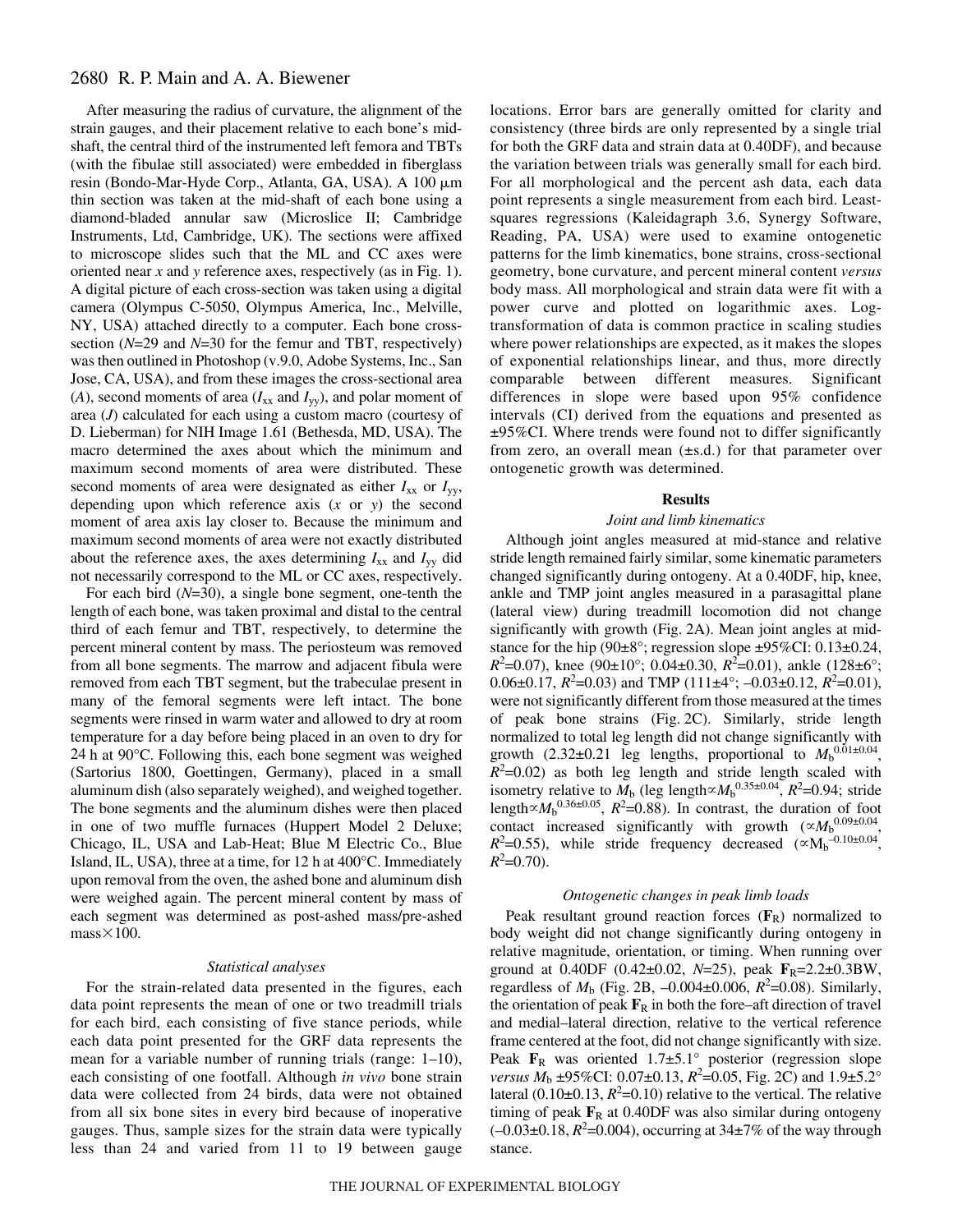

Fig. 2. (A) The mean joint angles at mid-stance *versus* body mass while running with a 0.40 duty factor (DF), for the hip (open circles), knee (closed diamonds), ankle (closed circles) and TMP joints (open squares). The equations for the least-squares regression lines  $(\pm 95\% \text{CI})$ for the slope) are as follows: hip,  $y=87.3+0.13x \,(\pm 0.24, R^2=0.07)$ ; knee, *y*=88.9+0.04*x* (±0.30, *R*<sup>2</sup> =0.01); ankle, *y*=127.2+0.06*x* (±0.17,  $R^2$ =0.03), and TMP,  $y=112.0-0.03x$  (±0.12,  $R^2$ =0.01). (B) Peak resultant ground reaction forces  $(\mathbf{F}_R)$  normalized by body weight when running with a 0.40DF; *y*=2.24–0.004*x* (±0.006, *R*<sup>2</sup> =0.08). (C) A scaled stick figure representation of the typical emu hindlimb posture at the time of peak bone strains when running with a 0.40DF. The joint angles (mean  $\pm$  s.d.) are as follows: hip, 86 $\pm$ 9°; knee, 97 $\pm$ 12°; ankle, 129 $\pm$ 7°; TMP,  $120\pm7^{\circ}$ .  $\mathbf{F}_R$  is oriented 1.7° from the vertical axis in the fore–aft plane, passing near the knee. Even though the TMP joint is inclined slightly relative to the toe  $(9^{\circ})$ , the foot was flat on the ground at the time of peak bone strains.

# *Skeletal strain and growth in the emu hindlimb* 2681

#### *Peak bone strain versus size in the femur and TBT*

*In vivo* bone strains measured in the femur generally increased in magnitude with mass, but were oriented similarly through growth relative to the long axis of the bone. Principal tension and compression on the cranial femur surface (Fig. 3A) increased similarly and significantly in magnitude during ontogeny (Fig. 4A, Table 1, tension $\alpha M_b^{0.24 \pm 0.16}$ ,  $R^2 = 0.50$ ; compression $\propto M_b^{-0.29 \pm 0.17}$ ,  $R^2$ =0.55), as did the principal strains on the caudal surface (Fig. 4B, tension $\propto M_b^{0.39\pm0.28}$ ,  $R^2$ =0.48; compression $\propto M_b^{-0.36 \pm 0.28}$ ,  $R^2$ =0.43). The greatest axial strains measured with the single element gauge on the lateral femoral surface were generally tensile, and did not change significantly with size (Fig. 4C, tension $\propto M_b^{-0.06 \pm 0.47}$ ,  $R^2$ =0.003).

Though strains in the cranial and caudal cortices of the femur increased in magnitude, the orientation of the principal strains, relative to the bone's long axis, were very similar throughout growth. On the cranial surface of the left femur, peak principal tension and compression were consistently oriented at 37±4°  $(0.08 \pm 0.21, R^2 = 0.06)$  and  $-53 \pm 4^{\circ}$   $(0.08 \pm 0.20, R^2 = 0.06)$  relative to the bone's long axis, respectively, such that the principal tension was aligned in a proximal–medial to distal–lateral



Fig. 3. Representative principal and axial bone strains for the  $(A)$  femur and  $(B)$  TBT for five footfalls from a 36 week old, 27 kg emu running with a 0.41DF at  $5.40 \text{ m s}^{-1}$ . Principal tensile strains, green; principal compressive strains, red. The axial strains measured from the lateral femur and cranial and medial TBT are in black. The shaded bars represent the stance phase during the locomotor cycle.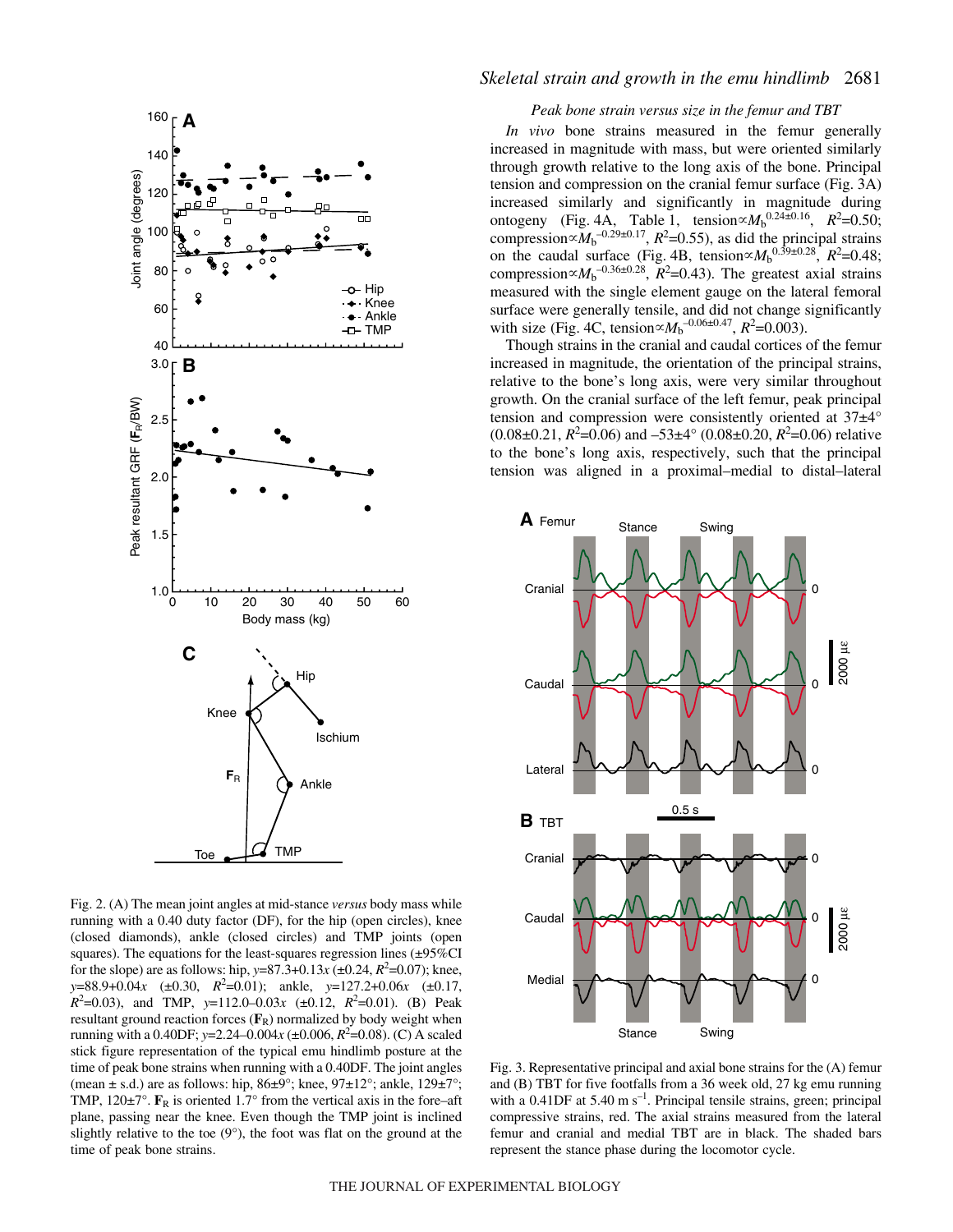

Fig. 4. Mean peak bone strains *versus* body mass for the emu femur on logarithmic axes. Mean peak principal tensile and compressive strains for the (A) cranial and (B) caudal surfaces and (C) mean peak tensile axial strains for the lateral surface of the emu femur as the birds ran at a 0.40DF. Tensile strains, circles; compressive strains, squares. In A, the equations for the least-squares regression lines for the peak principal tensile and compressive strains are  $y=612x^{0.24\pm0.16}$  ( $R^2=0.50$ , *N*=14) and *y*= $-482x^{-0.29\pm0.17}$  ( $R^2$ =0.55), respectively. In B, for principal tension,  $y=304x^{0.39\pm0.28}$  ( $R^2=0.48$ ,  $N=11$ ) and principal compression, *y*=–399*x*–0.36±0.28 (*R*<sup>2</sup> =0.43). In C, for axial tension, *y*=721*x*–0.06±0.47  $(R^2=0.003, N=12)$ . In A and B, the slopes and 95%CIs of the power lines for the principal compressive strains were taken on the absolute values of these strains, but plotted in the figure on the negative compressive values for clarity. As multiple trials at this DF were not collected for all birds, error bars have been omitted for consistency.

direction relative to the long axis of the bone, with the principal compression oriented at  $90^{\circ}$  to the principal tension (Fig. 5A). On the caudal surface, the peak principal tension and compression were consistently aligned at  $49\pm5^{\circ}$  (0.14 $\pm$ 0.26,  $R^2$ =0.14) and  $-41\pm5^\circ$  (0.13 $\pm$ 0.26,  $R^2$ =0.12) relative to the long axis of the femur, respectively, so that the principal tension was oriented proximal–lateral to distal–medial. The timing of peak strains on each surface also did not change significantly with growth (*P*>0.05 in all cases), occurring on the cranial, caudal and lateral surfaces at 35±4%, 34±4% and 27±12% through stance, respectively (Fig. 3A).

Bone strains measured in the TBT also generally increased through ontogeny, though not as consistently as in the femur. Although the peak axial tensile and compressive strains, resulting from a strain reversal on the cranial TBT during each loading cycle (Fig. 3), increased with growth, the increase was not significant for the peak tensile strains (Fig. 6A, Table 1,  $\propto M_b^{0.21 \pm 0.28}$ ,  $R^2$ =0.11), but was marginally significant for the peak compressive strains  $(\alpha M_b^{-0.324 \pm 0.316}, R^2=0.09)$ . Both principal tensile and compressive strains increased significantly on the caudal surface of the TBT (Fig. 6B; tension $\propto M_b^{0.26\pm0.11}$ ,  $R^2$ =0.68; compression $\propto M_b^{-0.32\pm0.10}$ ,  $R^2$ =0.75). However, the distribution of the data collected for the caudal TBT is skewed slightly and data from two young birds, below 10 kg  $M<sub>b</sub>$ , have a relatively strong effect upon the regression slopes plotted on logarithmic axes. Nevertheless, regressions on non-logtransformed data gave similar results. Although peak axial strains measured from the medial surface of the TBT increased slightly with size, the increase was not significant (Fig. 6C, tension ${}^{\infty}M_b{}^{0.15\pm0.25}$ ,  $R^2$  $=0.09;$  compression $\propto M_b^{-0.12 \pm 0.17}$ ,  $R^2$ =0.08).

As for the cranial and caudal surfaces of the femur, the orientation of the peak principal tensile and compressive strains on the caudal surface of the left TBT were consistent through growth. The principal tension was consistently aligned at  $-65\pm7^{\circ}$  (0.11 $\pm$ 0.31,  $R^2$ =0.05) relative to the bone's long axis (Fig. 5B) while the principal compression was oriented at  $25±7°$  $(0.11 \pm 0.32, R^2 = 0.05)$  relative to the long axis and acted in a proximal–lateral to distal–medial direction. Principal strains collected from the cranial and medial surfaces of the two 75 week-old emu were also aligned well off the long axis of the TBT. In these two birds, principal tension and compression on the cranial surface were oriented at 45° relative to the long axis, with principal tension acting in a proximal–lateral to distal–medial direction. The principal tensile and compressive strains on the medial surface were oriented at –53° and 37° relative to the long axis of the bone, respectively, with the principal tension oriented in a proximal–cranial to distal–caudal direction.

As in the femur, the relative timing of peak strains on the three bone surfaces did not change significantly with growth (*P*>0.05 in all cases, except the peak principal tension on the caudal surface, which occurred 16% of the stance phase later from the smallest to the largest birds; caudal tension=0.33±0.23,  $R^2$ =0.49). Strains on the cranial TBT were biphasic with peak axial compression occurring at 4±8% through stance and peak axial tension  $61\pm22\%$  through stance (Fig. 3B). On the caudal surface of the TBT, peak principal compression and tension generally occurred at similar times: 38±8% and 45±7% through stance, respectively. Finally, peak axial strains on the medial surface of the TBT were also biphasic, with peak axial compression and tension occurring at 30±7% and 97±4% of the way through stance, respectively (Fig. 3B).

#### *Ontogenetic bone loading patterns in the emu femur and TBT*

Bone loading patterns in the emu femur and TBT were dominated by shear strains during growth, but also experienced significant amounts of axial bending and compression (Fig. 7). Shear strains in the femur increased through growth, showing a two- to threefold increase between 2.7 kg and 14 kg  $M<sub>b</sub>$ , which were subsequently maintained through ontogeny (Fig. 8A). Axial compression and bending strains measured in both the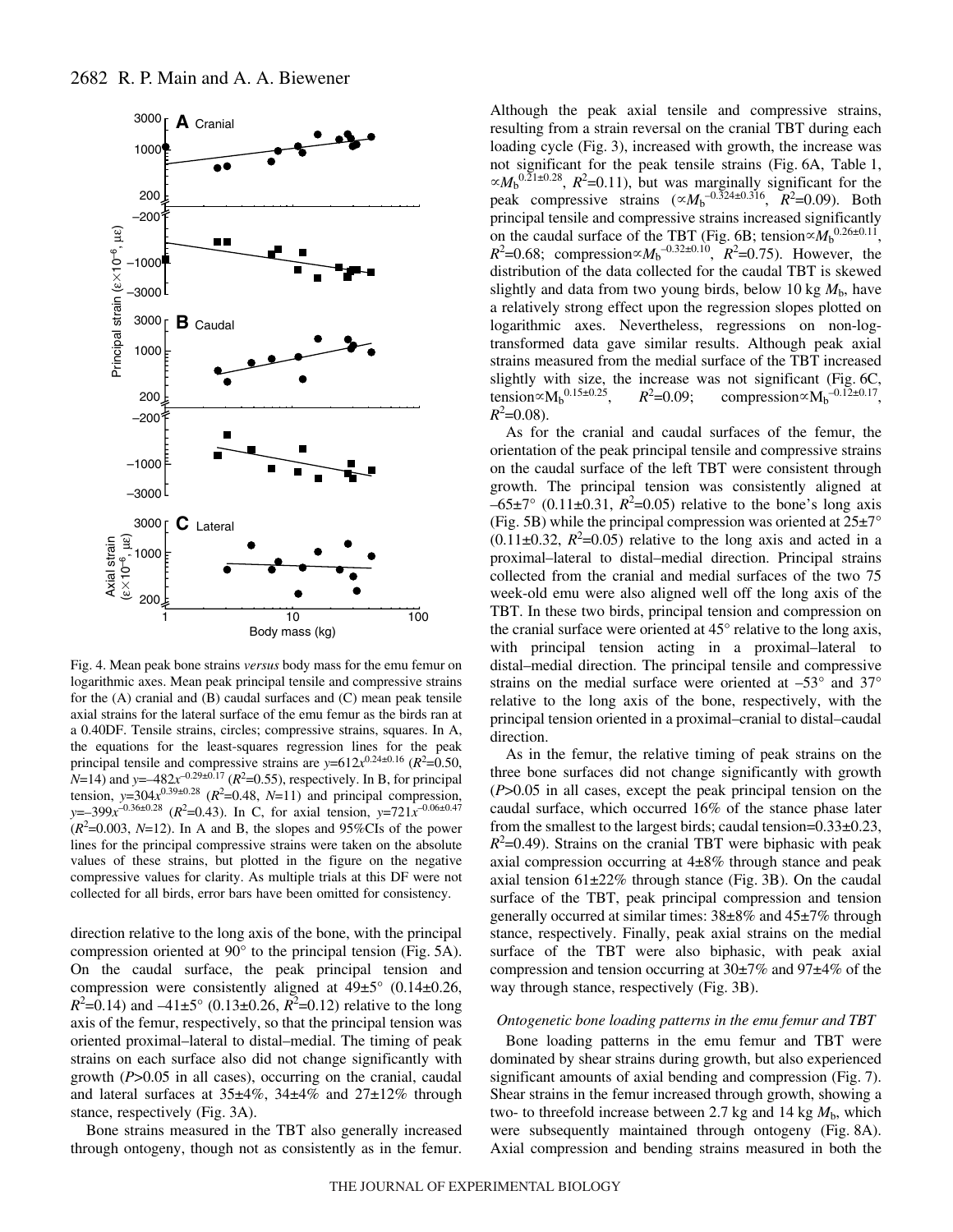| Strain $(\mu \varepsilon)$ | a      | $\mathbf c$ | 95%CI | CI range         | $R^2$          |
|----------------------------|--------|-------------|-------|------------------|----------------|
| $(A)$ Femur                |        |             |       |                  |                |
| Cranial                    |        |             |       |                  |                |
| Principal tension          | 612    | 0.24        | 0.16  | 0.08, 0.40       | 0.50           |
| Principal compression      | $-482$ | $-0.29$     | 0.17  | $-0.46, -0.12$   | 0.55           |
| Caudal                     |        |             |       |                  |                |
| Principal tension          | 304    | 0.39        | 0.28  | 0.11, 0.67       | 0.48           |
| Principal compression      | $-399$ | $-0.36$     | 0.28  | $-0.64, -0.08$   | 0.43           |
| Lateral                    |        |             |       |                  |                |
| Axial tension              | 721    | $-0.06$     | 0.47  | $-0.53, 0.41$    | $\overline{0}$ |
| (B) Tibiotarsus            |        |             |       |                  |                |
| Cranial                    |        |             |       |                  |                |
| Axial tension              | 179    | 0.21        | 0.28  | $-0.07, 0.49$    | 0.11           |
| Axial compression          | $-165$ | $-0.324$    | 0.316 | $-0.640, -0.008$ | 0.09           |
| Caudal                     |        |             |       |                  |                |
| Principal tension          | 400    | 0.26        | 0.11  | 0.15, 0.37       | 0.68           |
| Principal compression      | $-500$ | $-0.32$     | 0.10  | $-0.42, -0.22$   | 0.75           |
| Medial                     |        |             |       |                  |                |
| Axial tension              | 144    | 0.15        | 0.25  | $-0.10, 0.40$    | 0.09           |
| Axial compression          | $-542$ | $-0.12$     | 0.17  | $-0.29, 0.05$    | 0.08           |

Table 1. *Scaling relationships for the in vivo strain data from the emu femur and tibiotarsus during ontogeny* 

a and c are values for the *y*-intercept and exponent, respectively, in the exponential equation  $y = ax^c$ , where *x* is body mass ( $M_b$ ) and *y* is the dependent variable.

The 95% confidence interval (CI) and corresponding range represent the variation about the value for the scaling exponent (c).

Significant relationships are indicated in bold when the CI range does not overlap zero.

με, microstrain,  $\varepsilon \times 10^{-6}$ .



cranial–caudal (CC) and medial–lateral (ML, not shown) directions did not change significantly with growth up to 25 kg  $M<sub>b</sub>$  (Fig. 8A,  $P > 0.05$  in all cases). However, given the high axial compression and bending strains measured for one bird over  $25 \text{ kg}$   $M_{\text{b}}$ , an ontogenetic increase in bending and axial compression may occur at larger sizes.

Throughout growth, shear strains in the emu femur were generally dominant. Peak shear strains measured on the cranial and caudal surfaces of the femur were 3–4 times greater than the strains due to axial compression or CC bending, while peak CC bending strains were 1.6 times those due to axial compression. Data from the single bird larger than 25 kg suggested that at larger sizes, bending, axial compression, and

Fig. 5. Cranial view of the femur and caudal views of the femur and TBT of an adult emu, showing the mean principal strain orientations on the different bone surfaces and the corresponding direction of torsional loading. In the femur (A), the principal tension (black arrows) measured at the bone's mid-shaft is oriented at 37° and 49° relative to the long axis of the bone on the cranial and caudal surfaces, respectively. The principal compression (reverse black arrows) is oriented at 90° to the principal tension. The orientation of the strains in the femur indicate torsional loading of the bone, acting to rotate the proximal end medially about the long axis relative to the distal end (as viewed from the cranial surface, grey arrows). (B) In the TBT (shown with adjacent fibula), the principal compression is oriented at 25° relative to the long axis, indicating a significant torsional component acting to rotate the proximal end medially relative to the distal end (as viewed from the caudal surface, grey arrows). The lengths of the black arrows representing the principal strains are not scaled to the strain magnitudes measured on these bone surfaces.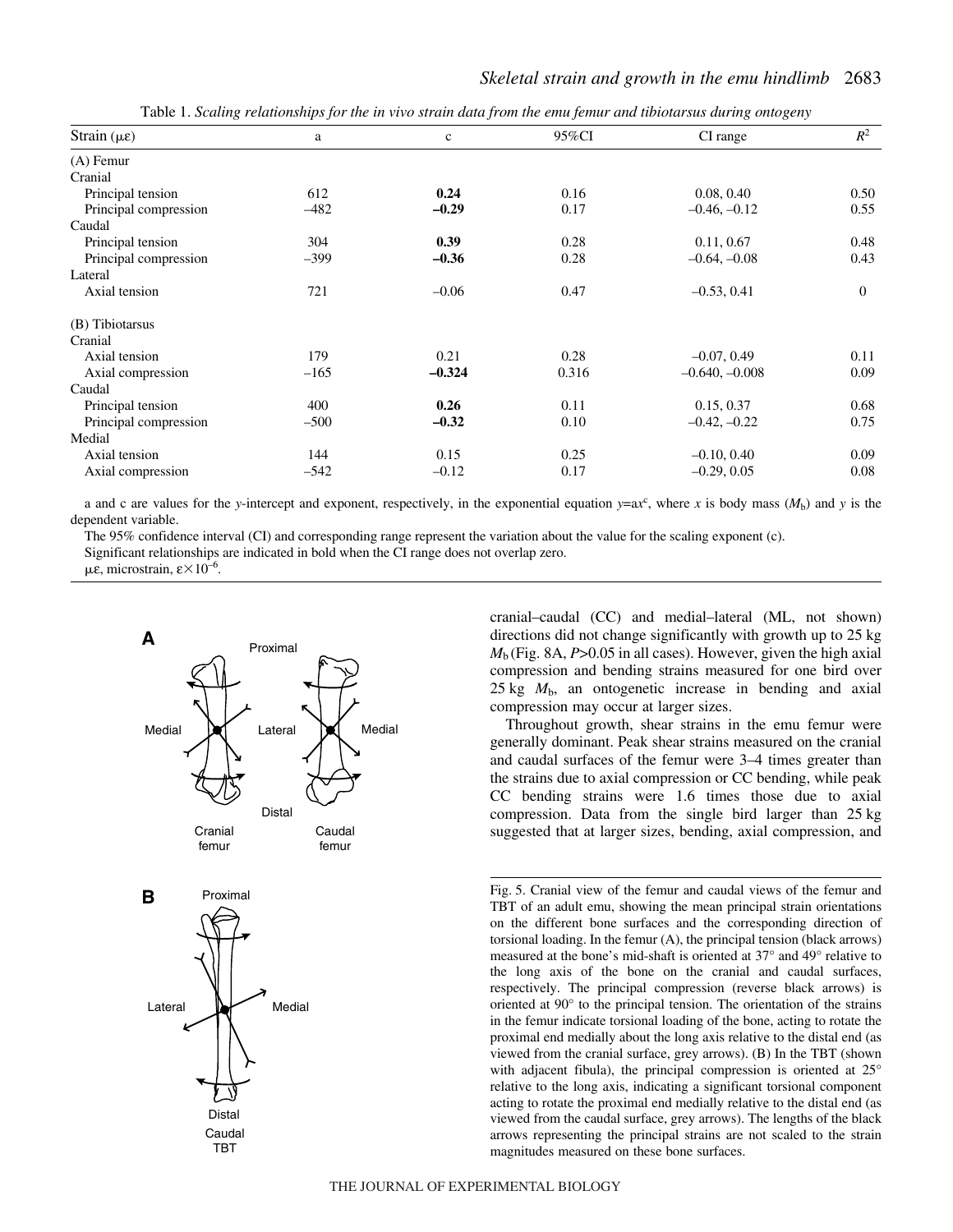

Fig. 6. Mean peak bone strains *versus* body mass for the emu TBT on logarithmic axes. Mean peak axial tensile and compressive strains for the (A) cranial and (C) medial surfaces and (B) mean peak principal tensile and compressive strains from the caudal surface of the emu TBT while the birds ran at a 0.40DF. Tensile strains, circles; compressive strains, squares. In A, the equations for the least-squares regression lines for the peak axial tensile and compressive strains are  $y=179x^{0.21\pm0.28}$  ( $R^2=0.11$ ,  $N=19$ ) and  $y=-165x^{-0.324\pm0.316}$  ( $R^2=0.09$ ), respectively. In B, for principal tension,  $y=400x^{0.26\pm0.11}$  ( $R^2=0.68$ , *N*=12) and principal compression, *y*=–500 $x^{-0.32\pm0.10}$  (*R*<sup>2</sup>=0.75). In C, for axial tension,  $y=144x^{0.15\pm0.25}$  ( $R^2=0.09$ ,  $N=18$ ) and axial compression, *y*=–542 $x^{-0.12\pm0.17}$  ( $R^2$ =0.08). The slopes and 95%CIs of the power lines for the compressive strains, were taken on the absolute values of these strains, but plotted in the figure on the negative compressive values for clarity. As multiple trials at this DF were not collected for all birds, error bars have been omitted for consistency.

shear strains may contribute fairly equally to the mechanical loads transmitted within the femur.

In the emu TBT, significant increases in shear, axial bending, and compressive strains occurred with growth. However, as in the femur, shear strains consistently dominated at the caudal TBT mid-shaft (Fig. 7B). Axial compression and bending strains measured in the CC direction increased significantly during ontogeny (Fig. 8B; axial compression $\propto M_b^{-0.52\pm0.27}$ ,  $R^2$ =0.48; CC bending  $\propto$   $M_b$ <sup>0.38±0.30</sup>,  $R^2$ =0.38), although strains resulting from bending in the ML direction varied little with growth (ML bending  $\propto M_b^{0.10 \pm 0.32}$ ,  $R^2$ =0.03, not shown). Shear



Fig. 7. Representative axial, cranial–caudal and medial–lateral axial bending, and caudal and cranial shear strains for (A) the femur and (B) TBT for three footfalls from a 36-week-old, 27 kg emu running with a 0.41DF at  $5.40 \text{ m s}^{-1}$ . The shaded bars represent the stance phase during the locomotor cycle. Note that the peak shear strains for the caudal surface of the TBT are negative while those for the femur are positive. This is consistent with the primary torques on these bones acting in opposite directions, where the proximal ends of the femur and TBT experienced medial and lateral torsion, respectively, when viewed from the cranial surfaces of the bones.

strains measured on the caudal TBT also increased significantly during ontogeny (shear strain $\propto M_b^{-0.66\pm0.22}$ ,  $R^2=0.69$ ), and exceeded the axial strains measured at this and the other sites. Peak shear strains on the caudal TBT were about 6.7 and 2.7 times the peak axial and cranial–caudal bending strains, respectively. Additionally, in the two 75-week-old birds, the relative amounts of strain due to bending, axial compression, and shear measured on the cranial and medial surfaces of the TBT were similar to the overall loading patterns observed on the caudal TBT throughout growth.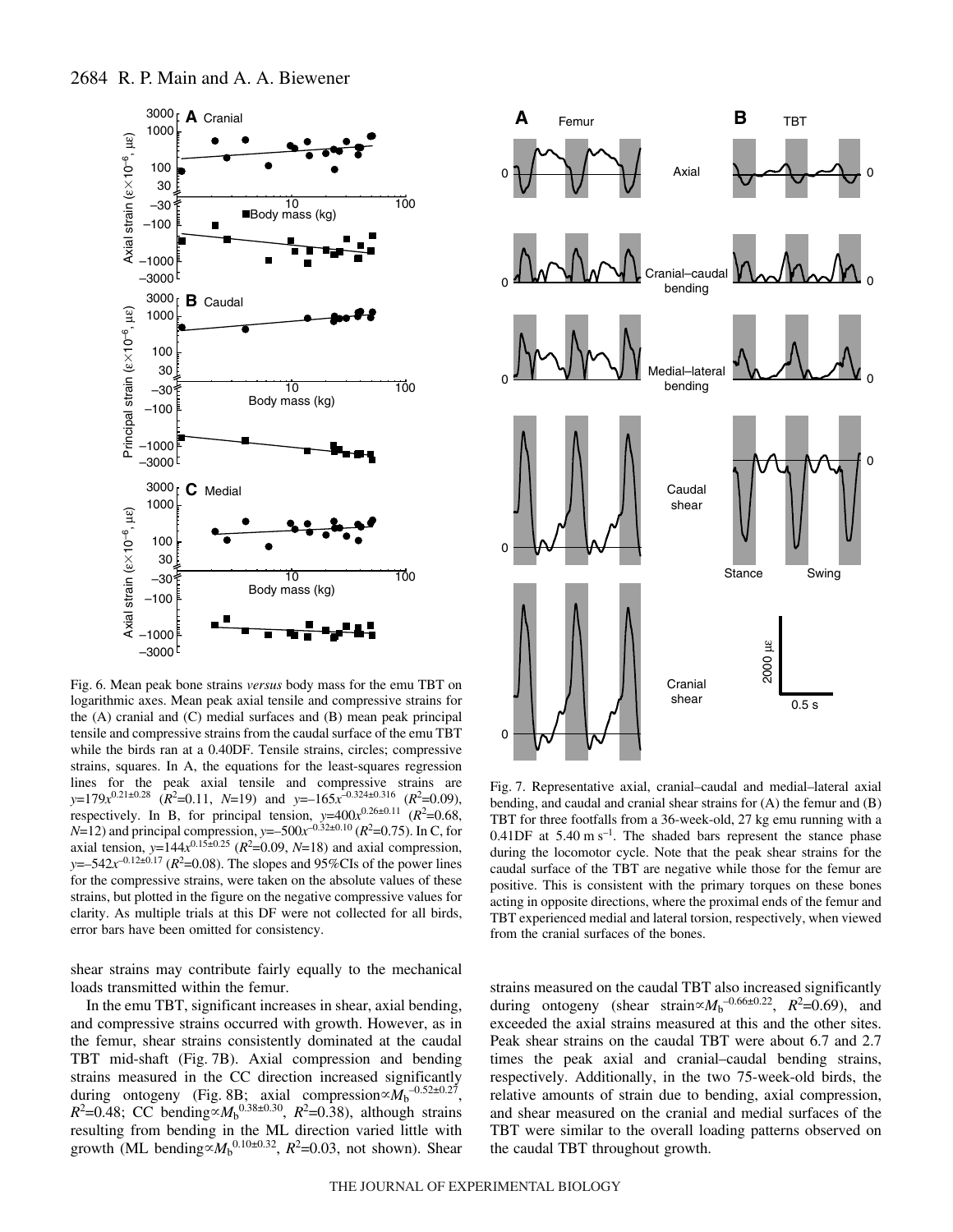

Fig. 8. Axial compression, cranial–caudal axial bending, and cranial and caudal shear strains *versus* body mass on logarithmic axes for (A) the femur and (B) TBT. Closed squares, axial compression; closed circles, cranial–caudal axial bending; closed diamonds, cranial shear strains; open diamonds, caudal shear strains. In A, given the nonlinearity of the trends for the femur, even on logarithmic axes, regression equations were not calculated. In B, axial compression,  $y = -46x^{-0.52 \pm 0.27}$  ( $R^2 = 0.48$ ,  $N = 14$ ); cranial-caudal axial bending,  $y=181x^{0.38\pm0.30}$  ( $R^2=0.38$ ,  $N=14$ ); caudal shear,  $y=-212x^{-0.66\pm0.22}$  $(R<sup>2</sup>=0.69, N=11)$ . In B, the slopes and 95%CIs of the power lines for the axial compressive and caudal shear strains were taken on the absolute values of these strains, but plotted in the figure on the negative values for clarity. As multiple trials at this DF were not collected for all birds, error bars have been omitted for consistency.

#### *Ontogenetic changes in bone geometry*

Femoral mid-shaft cross-sectional geometry scaled variably through growth. Femoral cross-sectional area *A* scaled with negative allometry (Fig. 9A, Table 2,  $A \propto M_b^{0.59 \pm 0.06}$ ,  $R^2 = 0.87$ ), becoming relatively smaller as the birds increased in mass during ontogeny. The axes about which the minimum and maximum second moments of area were distributed in the femur did not correspond closely to the anatomical CC or ML axes (Fig. 9A). Instead,  $I_{yy}$ , which was generally the greater of the



Fig. 9. Mid-shaft cross-sectional area (A) and the second moments of area across the *x* and *y* axes  $(I_{xx}$  and  $I_{yy}$ , respectively) for the emu (A) femur and (B) TBT *versus* body mass on logarithmic axes. Femur and TBT mid-shaft cross-sections from an adult bird (>8 years old, 37 kg) demonstrate the anatomical position of the axes about which the second moments of area were typically distributed, where  $I_{xx}$  (closed circles) and  $I_{yy}$  (open circles) are distributed about the *x*-*x* and *y*-*y* axes, respectively. (A) *A*:  $y=32x^{0.59\pm0.06}$  ( $R^2=0.87$ );  $I_{xx}$ :  $y=120x^{1.38\pm0.07}$  $(R^2=0.95)$ ;  $I_{yy}$ :  $y=143x^{1.43\pm0.08}$   $(R^2=0.90)$ . (B), *A*:  $y=26x^{0.63\pm0.05}$  $(R^2=0.95)$ ;  $I_{xx}$ ;  $y=74x^{1.37\pm0.08}$   $(R^2=0.93)$ ;  $I_{yy}$ ;  $y=76x^{1.45\pm0.07}$   $(R^2=0.92)$ . The scaling patterns for the polar moments of area, *J*, were omitted for clarity as, being the sum of  $I_{xx}$  and  $I_{yy}$ , they nearly overlie the trends for *I* and scaled very similarly,  $J_{\text{FEMUR}}$ :  $y=264x^{1.410\pm0.075}$  ( $R^2=0.93$ ) and  $J_{\text{TBT}}$ : *y*=150 $x^{1.41 \pm 0.07}$  (*R*<sup>2</sup>=0.93).

two measurements, was distributed about an axis oriented in a cranial–medial to caudal–lateral position, with  $I_{xx}$  at 90 $^{\circ}$  to it. Both second moments of area scaled similarly with size, either with isometry (Fig. 9A,  $I_{xx} \propto M_b^{1.38 \pm 0.07}$ ,  $R^2 = 0.95$ ) or with slight positive allometry  $(I_{yy} \propto M_b^{1.43 \pm 0.08}$ ,  $R^2 = 0.90$ ). Throughout ontogeny, *I*xx and *I*yy were similar in magnitude, reflecting the fairly symmetrical circular shape of the femoral mid-shaft. Consequently, the polar moment of area  $(J=I_{xx}+I_{yy})$  also scaled similarly with very slight positive allometry (not shown,  $\propto M_b^{1.410 \pm 0.075}$ ,  $R^2 = 0.93$ ).

The TBT mid-shaft cross-sectional geometry scaled similar to the femur, with the cross-sectional area scaling isometrically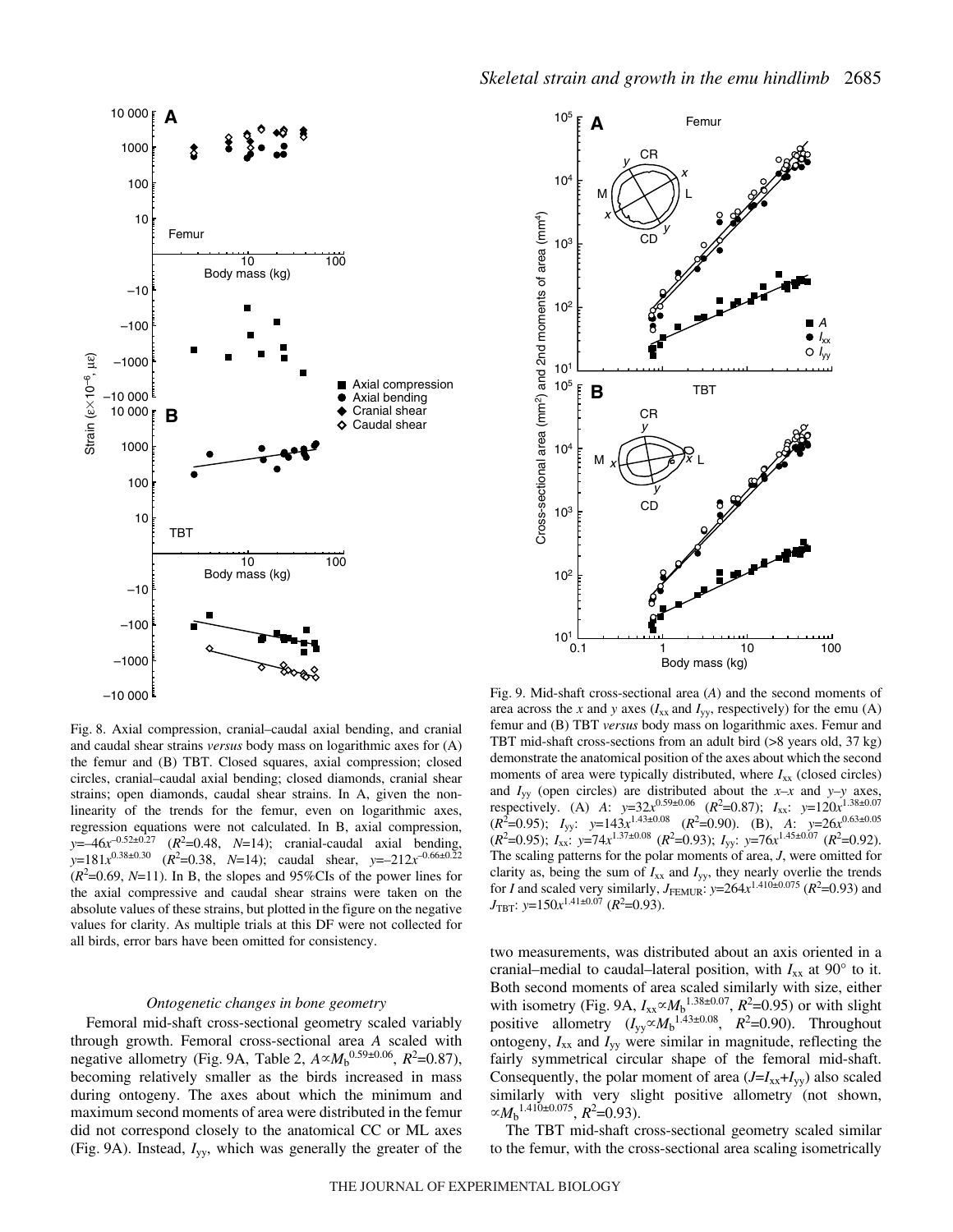# 2686 R. P. Main and A. A. Biewener

|                             |      | $\ldots$    |       |                |       |
|-----------------------------|------|-------------|-------|----------------|-------|
|                             | a    | $\mathbf c$ | 95%CI | CI range       | $R^2$ |
| $(A)$ Femur                 |      |             |       |                |       |
| Cross-sectional geometry    |      |             |       |                |       |
| $A$ (mm <sup>2</sup> )      | 32   | 0.59        | 0.06  | 0.53, 0.65     | 0.87  |
| $I_{xx}$ (mm <sup>4</sup> ) | 120  | 1.38        | 0.07  | 1.31, 1.45     | 0.95  |
| $I_{yy}$ (mm <sup>4</sup> ) | 143  | 1.43        | 0.08  | 1.35, 1.51     | 0.90  |
| $J$ (mm <sup>4</sup> )      | 264  | 1.410       | 0.075 | 1.335, 1.485   | 0.93  |
| Curvature                   |      |             |       |                |       |
| $C_{CC}$                    | 0.77 | $-0.20$     | 0.08  | $-0.28, -0.12$ | 0.57  |
| $C_{ML}$                    | 0.82 | $-0.12$     | 0.06  | $-0.18, -0.06$ | 0.42  |
| Ash content $(\% )$         | 52   | 0.070       | 0.010 | 0.060, 0.080   | 0.88  |
| (B) Tibiotarsus             |      |             |       |                |       |
| Cross-sectional geometry    |      |             |       |                |       |
| $A$ (mm <sup>2</sup> )      | 26   | 0.63        | 0.05  | 0.58, 0.68     | 0.95  |
| $I_{xx}$ (mm <sup>4</sup> ) | 74   | 1.37        | 0.08  | 1.29, 1.45     | 0.93  |
| $I_{yy}$ (mm <sup>4</sup> ) | 76   | 1.45        | 0.07  | 1.38, 1.52     | 0.92  |
| $J$ (mm <sup>4</sup> )      | 150  | 1.41        | 0.07  | 1.34, 1.48     | 0.93  |
| Curvature                   |      |             |       |                |       |
| $C_{CC}$                    | 0.71 | $-0.19$     | 0.14  | $-0.33, -0.05$ | 0.19  |
| $C_{ML}$                    | 0.82 | $-0.15$     | 0.10  | $-0.25, -0.05$ | 0.32  |
| Ash content $(\% )$         | 54   | 0.055       | 0.009 | 0.046, 0.064   | 0.83  |

Table 2. Scaling relationships for the cross-sectional bone geometry, curvature, and percent ash content in the emu femur and *tibiotarsus during ontogeny*

a and c are values for the *y*-intercept and exponent, respectively, in the exponential equation  $y = ax^c$ , where *x* is body mass ( $M_b$ ) and *y* is the dependent variable.

The 95% confidence interval (CI) and corresponding range represent the variation about the value for the scaling exponent (c).

Significant relationships are indicated in bold when the CI range does not overlap zero (bone curvature, percent ash content) or is significantly different from isometry (cross-sectional geometry;  $A \alpha M_b^{0.67}$ ;  $I, J \alpha M_b^{1.33}$ ).

(Fig. 9B, Table 2;  $A \propto M_b^{0.63 \pm 0.05}$ ,  $R^2 = 0.95$ ). For the TBT, the axes about which the second moments of area were distributed closely approximated the ML  $(x-x)$  and CC  $(y-y)$  axes (Fig. 9B). As for the femur, the second moments of area scaled with isometry  $(I_{xx} \propto M_b^{1.37 \pm 0.08}, R^2 = 0.93)$  or slight positive allometry  $(I_{yy} \propto M_b^{-1.45 \pm 0.07}$ ,  $R^2$ =0.92), reflecting a growth trajectory with slight relative expansion in the ML dimensions of the bone. Correspondingly, the polar moment of area scaled with slight positive allometry ( $\propto M_b^{1.41 \pm 0.07}$ , *R*<sup>2</sup>=0.93). Similar magnitudes of  $I_{xx}$  and  $I_{yy}$  again reflected the generally circular shape of the TBT during ontogenetic growth.

#### *Ontogenetic changes in bone curvature and mineral content*

Significant changes in longitudinal bone curvature and percent mineral content of each bone were also observed during ontogenetic growth. The caudal and medial concave curvatures  $(C_{CC}$  and  $C_{ML}$ , respectively) of the emu femur and TBT decreased significantly with size (Fig. 10, Table 2, femur:  $C_{CC} \propto M_b^{-0.20 \pm 0.08}$ ,  $R^2 = 0.57$ ;  $C_{ML} \propto M_b^{-0.12 \pm 0.06}$ ,  $R^2 = 0.42$ ; TBT:  $C_{\text{CC}} \propto M_{\text{b}}^{-0.19 \pm 0.14}, R^2 = 0.19$ ;  $C_{\text{ML}} \propto M_{\text{b}}^{-0.15 \pm 0.10}, R^2 = 0.32$ ). Percent mineral content by mass increased significantly and similarly in each bone, ranging from 49% to 72% over the age range sampled. The slope of the trend for the femur (Fig. 11, Table 2,  $\propto M_b^{-0.070 \pm 0.010}$ ,  $R^2$ =0.88) was not significantly different from the ontogenetic slope for the TBT ( $\alpha M_b^{0.055\pm0.009}$ ,  $R^2$ =0.83).

#### **Discussion**

*Ontogenetic increases in bone strain in the emu hindlimb* Although the distribution of mid-shaft strains within the emu femur and tibiotarsus (TBT) remained similar during ontogeny, bone strain magnitudes generally increased with age and growth in size. This increase largely appears to result from the ontogenetic scaling patterns of the cross-sectional geometry of these two bones while relative limb loads were maintained during growth. Indeed, the cross-sectional area of the femur scaled with negative allometry, and no other measurement of the cross-sectional geometry scaled with sufficient positive allometry to maintain functional strains at similar levels in either bone during ontogenetic growth. Only *I*yy, in both the femur and TBT, matched expectations for elastic similarity  $[A \propto M_b^{0.75}, I$ and  $J \propto M_b$ <sup>1.50</sup>, following McMahon (McMahon, 1975)], whereas other cross-sectional measures scaled close to isometry, which was well below scaling expectations for the maintenance of stress/strain similarity  $(A \propto M_b^{1.0}, I$  and  $J \propto M_b^{1.67}$ ). Because normalized ground reaction forces (GRFs) exerted by the limb at 0.40DF remained fairly constant at 2.2BW and were oriented similarly relative to the limb throughout growth, the generally isometric growth of the limb skeleton resulted in increased strain magnitudes.

Reduced bone curvature and increased mineralization during growth likely mitigated the increase in locomotor bone strains engendered by the ontogenetic patterns in bone geometry and limb loading. Longitudinal curvature of the femur and TBT decreased significantly, producing relatively straighter bones in older, larger birds, serving to reduce bending strains caused by hip and ankle extensor muscle forces transmitted along the bones' lengths during stance (Biewener, 1983). The ontogenetic increase in ash content in both bones likely reflects an increase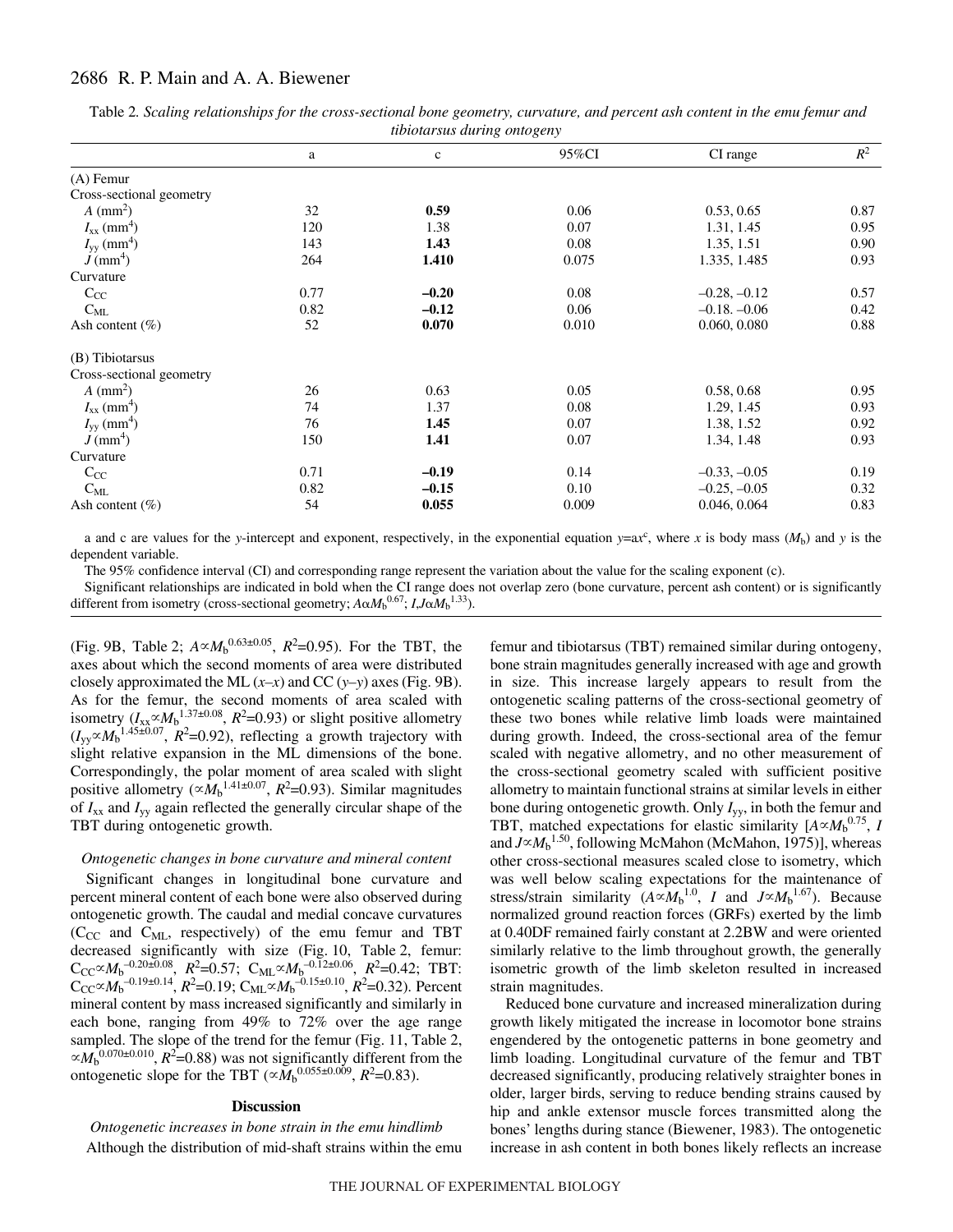

Fig. 10. Cranial–caudal (C<sub>CC</sub>) and medial–lateral (C<sub>ML</sub>) longitudinal bone curvature *versus* body mass on logarithmic axes for the emu (A) femur and (B) TBT.  $C_{CC}$ , closed circles;  $C_{ML}$ , open circles. In A,  $C_{CC}$ : *y*=0.77*x*<sup>-0.20±0.08</sup> (*R*<sup>2</sup>=0.57); C<sub>ML</sub>: *y*=0.82*x*<sup>-0.12±0.06</sup> (*R*<sup>2</sup>=0.42). In B, C<sub>CC</sub>: *y*=0.71*x*<sup>-0.19±0.14</sup> (*R*<sup>2</sup>=0.19); C<sub>ML</sub>: *y*=0.82*x*<sup>-0.15±0.10</sup> (*R*<sup>2</sup>=0.32).

in bone mineralization and thus, the bones' elastic moduli (Currey and Pond, 1989; Brear et al., 1990), helping to decrease peak strains in older bone tissue. The mitigation of locomotor bone strains in the femur and TBT by increased mineralization and reduced curvature resulted in peak bone strains that increased only twofold from 3 weeks to >8 years of age, despite a 46-fold increase in body mass.

Although bone strains increased significantly at certain midshaft sites, axial strains on the lateral femur and medial TBT remained fairly constant through growth. However, this may reflect the limitation of using single element gauges on these surfaces, which would not have measured the ontogenetic increase in shear strains observed using rosette strain gauges on the cranial and caudal surfaces of the bones.

#### *Torsion versus axial loading in tetrapod hindlimb bones*

Shear strains induced by torsion dominated the loading environment measured at most mid-shaft sites of the emu femur and TBT throughout the majority of ontogenetic growth. The orientation of the principal strains in the femur indicated torsion acting to rotate the proximal end of the bone medially (when viewed from the cranial aspect, Fig. 5A) relative to its fixed distal end at the knee. Principal strains measured on the caudal



Fig. 11. Percent mineral content by mass *versus* body mass on logarithmic axes for the emu femur (closed circles) and TBT (open circles). Femur:  $y=52x^{0.070\pm0.010}$  ( $R^2=0.88$ ); TBT:  $y=54x^{0.055\pm0.009}$  $(R<sup>2</sup>=0.83)$ .

surface of the emu TBT during ontogeny, and from the three surfaces of the two 75-week-old birds, reflected significant torsion in the TBT as well, acting to rotate the proximal end medially relative to a fixed ankle (as viewed from the caudal surface of the bone, Fig. 5B). These loading patterns indicate that ontogenetic scaling of  $J$  (and likely bone shear modulus) is most critical to resisting functional strains during growth. Although shear modulus was not measured, *J* failed to scale with sufficient positive allometry to maintain shear strains at similar levels through growth.

Studies of only two avian taxa to date suggest that torsion may be the dominant loading mode in the long bones of the avian hindlimb. Throughout ontogenetic growth, peak principal strains measured in the emu femur and TBT were consistently oriented at least 37° and 25° off the long axis of the bones, respectively. A similar pattern and orientation of torsional loading in the chicken femur has also been observed (Carrano and Biewener, 1999). In the chicken TBT, principal strains were oriented 25–44° from the bone's long axis (Biewener et al., 1986; Biewener and Bertram, 1993), similar in range and orientation to the principal strains measured in the emu TBT. Although the relative contributions of the bending, axial and shear strains were not calculated for the chicken TBT, peak shear strains in the chicken femur were more than ten times peak axial compressive strains and more than twice the bending strains (Carrano and Biewener, 1999). By comparison, peak shear strains in the emu femur were 3–4 times greater than the bending and axial strains. Thus, differences in femoral loading between the two taxa are characterized most by differences in the relative amounts of bending *versus* axial strain, not shear strain.

The differences in the relative amounts of bending and axial compression in the femora of these two taxa largely result from interspecific scaling patterns for the avian femur. Although a more upright posture has been argued to decrease musculoskeletal loading in larger mammals and birds (Biewener, 1989; Gatesy and Biewener, 1991), the emu femur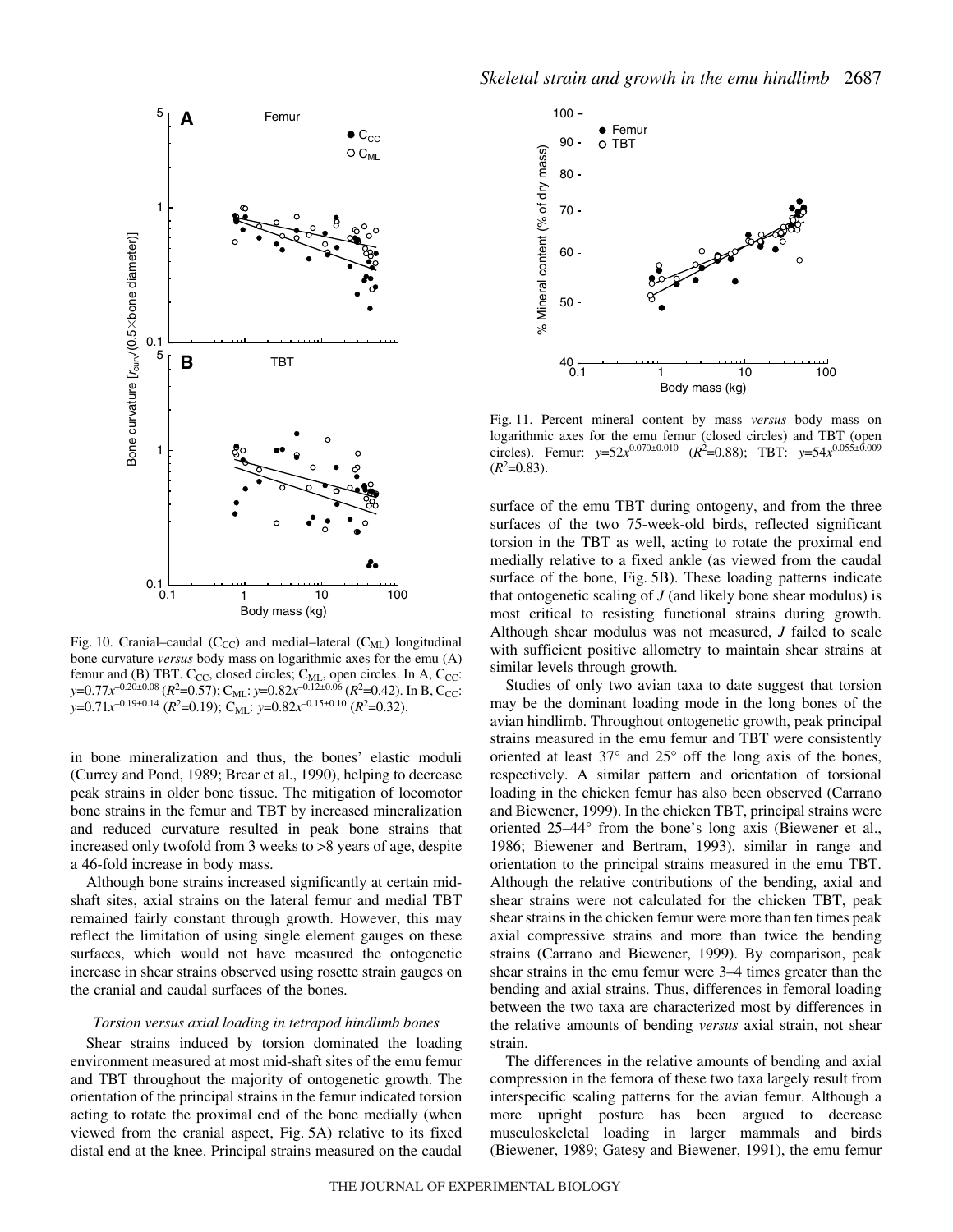was found to be oriented ~37° below the horizontal when peak strains occurred, compared with a femoral orientation ~45° below the horizontal in chickens. Thus, a vertically oriented reaction force would be expected to produce a relatively larger bending moment in the emu femur than in chickens, if femoral length scaled isometrically. However, bird femora typically become shorter relative to their diameters across size [length $\propto$ diameter $0.68-0.86$  (Gatesy, 1991b; Olmos et al., 1996)], and both the cross-sectional area and second moments of area scale with strong positive allometry in birds  $[A \propto M_b^{0.84}]$ ,  $I_{MAX} \propto M_b$ <sup>1.69</sup> (Cubo and Casinos, 1997; Cubo and Casinos, 1998)]. Considered together, these factors indicate an effective increase in the bending resistance of emu femora relative to the femora of much smaller chickens, consistent with relatively less bending in emu femora, despite being held closer to the horizontal plane.

Birds are not the only tetrapods whose hindlimb bones experience primarily torsional loading during terrestrial locomotion. Significant shear strains have also been recorded from the femora of alligators and iguanas, as well as the alligator tibia (Blob and Biewener, 1999). Principal strains in the femora of these animals were oriented in a similar direction as in the bird femur (>29° from the bone's long axis), indicating medial rotation of the proximal end of the bone, relative to a fixed knee. Similarly, the alligator tibia also experiences substantial torsion that is directionally consistent with the torsion observed in the avian TBT.

Although rotation about the long axes of the limb elements of 'sprawling' tetrapods has long been recognized (Romer, 1922; Brinkman, 1980; Jenkins and Goslow, 1983; Gatesy, 1991a), it has not previously been clearly established for the hindlimb bones of terrestrial birds, other than for the study of chicken femoral strain patterns (Carrano and Biewener, 1999). Instead, avian hindlimb bones have often been assumed to be loaded primarily in longitudinal bending, consistent with the parasagittal orientation of the lower limb (Alexander et al., 1979b; Biewener, 1982; Cubo and Casinos, 1998; de Margerie et al., 2005). However, as noted above, the results here show that the emu femur and TBT are predominantly loaded in torsion. Torsional loading may be generally prevalent in the avian limb skeleton, as significant torsional shear strains were calculated for the chicken TMT (Judex et al., 1997) and have also been measured in the ulna and humerus during wing flapping (Rubin and Lanyon, 1985) and flight (Biewener and Dial, 1995). Indeed, the dominance of torsional loading associated with locomotor support and movement may well be common to most saurians (the phylogenetic group including birds, alligators and iguanas) (Gauthier, 1988) or, as noted previously (Blob and Biewener, 1999), it may be a common mode of skeletal loading among a diverse range of tetrapod groups (particularly non-cursorial ones) that have yet to be fully explored or recognized.

# *Relationships between ontogenetic strain patterns and limb bone scaling*

Previous studies examining bone strain patterns during ontogeny have found that the orientation and distribution of strains within the limb bones typically remain fairly consistent throughout growth. However, strain magnitudes have been found to increase to varying extent with age and size. In the goat radius, mid-shaft strains increased significantly during ontogeny on all surfaces measured (Main and Biewener, 2004). For the emu examined here, principal strain magnitudes increased on the majority of mid-shaft surfaces examined, but generally remained uniform on the bone surfaces for which only axial strains were measured. In contrast, mid-shaft as well as proximal and distal bone strains in the growing chicken TBT remained fairly constant during ontogeny (Biewener et al., 1986). The absence of an increase in strain in the chicken TBT cannot be reconciled by the generally negative ontogenetic allometry of the bone's cross-sectional geometry (Biewener and Bertram, 1994). Consequently, although similar ontogenetic trends in strain magnitude were expected for the emu and chicken TBT, other factors, such as reduced limb loading and bone curvature or increased mineralization, would be required for the chicken TBT to explain the differences compared with the ontogenetic strain patterns for the emu.

Based on our study of the goat radius, we argued that negative allometry of bone cross-sectional geometry, especially for  $I_{\rm CC}$  $(I_{xx})$ , predisposed the radius to more predictable CC bending during ontogeny (Main and Biewener, 2004). Although the plane of bending rotated throughout stance, the bone's eccentric cross-sectional shape  $(I_{\text{vv}}/I_{\text{xx}} > 2)$ , which increased with size, was interpreted as likely contributing to the consistent ontogenetic loading patterns observed. In the emu femur and TBT, similar loading patterns were measured throughout ontogeny, even though these bones are more closely circular in shape. Thus, circular bone shape does not preclude consistent loading patterns through growth.

A circular cross-sectional shape is consistent with the predominance of shear that arises from torsional loading of these two bones during growth. Given a fixed amount of material, circular beam shapes provide the greatest resistance to torsional moments by maximizing *J* (Wainwright et al., 1976). Although the ratio of  $I_{yy}$  to  $I_{xx}$  changed significantly during ontogeny in the TBT (though not in the femur), it never exceeded 1.7 for either bone. Thus, the cross-sectional shapes of these bones may have resulted from stronger selection to enable resistance to torsional *versus* bending or axial loads, especially given the lower shear strength of bone compared with its strength in bending or axial tension and compression (Martin et al., 1998; Currey, 2002).

By maintaining a nearly circular shape and decreasing bone curvature through ontogeny, however, the bones of older emu may be more susceptible to less predictable bending directions (Bertram and Biewener, 1988), potentially increasing their fracture risk due to an aberrant limb loading circumstance or misstep. However, by being deeply invested in surrounding musculature, it is likely that the predominant forces experienced by both bones are muscular in origin and are constrained by anatomy to act in generally similar and predictable directions. The ontogenetic decrease in relative longitudinal curvature in both the femur and TBT might, however, indicate the importance of more predictable bending loads in younger birds that have relatively smaller limb muscle mass (total hindlimb muscle mass $\propto M_b$ <sup>1.19</sup> for total hindlimb muscle mass) but experience external forces of similar relative magnitudes as adults. In the absence of a more eccentric cross-sectional bone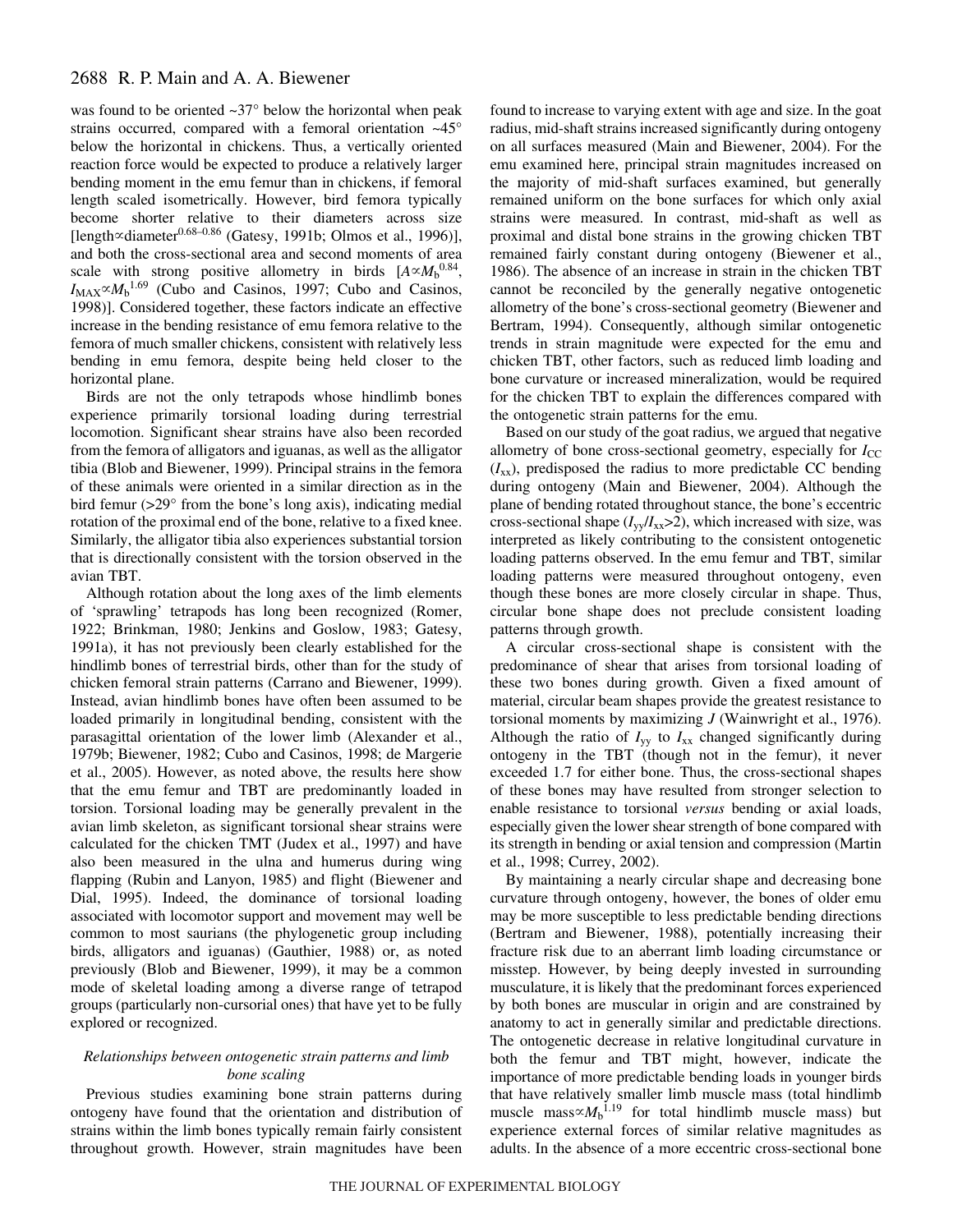geometry and relatively less muscle mass, a more curved bone would pre-dispose bending and resulting strain distributions to a particular axis. This could be especially important to young, uncoordinated birds that face relatively larger environmental obstacles, which would pose less of a problem for adults that are more than 4.4 times their height.

In contrast to the negative growth allometry of jack rabbit metatarsals and goat radii (Carrier, 1983; Main and Biewener, 2004), which, in part, allows younger individuals of these taxa to perform similarly in absolute terms to adults without sacrificing safety against skeletal damage, the isometric or slight positive allometry of bone growth in emu suggests that selection for high levels of performance may not be as strong in young emu (Main and Biewener, 2006). These different pressures may also be reflected in the ontogenetic patterns of bone mineralization in these taxa. Over the ontogenetic ranges examined the percent ash content for the goat radius increased by ~4% of dry mass, compared with ~20% ontogenetic increase in the emu femur and TBT. This suggests that, compared with the adults, the radii of young goats have a relatively more robust morphology and are more similarly mineralized, whereas the femora and TBTs of adult emu retain their geometric proportions more similarly during growth but become substantially more mineralized. Consistent with these observations, bone strains increased 2.8-fold in the goat radius over a 6.3-fold ontogenetic increase in body mass, while the growing emu femur and TBT averaged only a twofold increase in peak bone strains across bone sites over a 46-fold increase in body mass.

The relationships between skeletal development and limb loading patterns described here remain tentative, emphasizing the need for additional work to examine skeletal ontogeny and the biomechanics of limb loading in a wider range of animals operating under a variety of locomotor activities. Such studies can help to test functional hypotheses related to emerging patterns of skeletal form and function during ontogenetic growth. Ultimately, these studies will facilitate a better understanding of why tetrapod limb bones have evolved the vast variety of shapes and sizes that exist and how various selective pressures relate to the locomotor ecology of diverse vertebrate taxa. To achieve such an understanding will require a broadly integrative and comparative approach to skeletal mechanics and development that combines studies of limb loading, *in vivo* bone strain, and skeletal morphology, as was carried out here in our study of emu limb bone growth and mechanics.

#### **List of abbreviations and symbols**

| $\phi$              | angle of a principal strain relative to the bone's |
|---------------------|----------------------------------------------------|
|                     | long axis                                          |
| με                  | microstrain, strain $\times 10^{-6}$               |
| A                   | cross-sectional area                               |
| <b>BW</b>           | body weight (in N)                                 |
| <sub>CC</sub>       | cranial-caudal                                     |
| $C_{CC}$ , $C_{ML}$ | cranial-caudal, medial-lateral longitudinal bone   |
|                     | curvatures                                         |
| CI.                 | confidence interval                                |
| DF                  | duty factor                                        |
| $F_R$               | resultant ground reaction force                    |
| <b>GRF</b>          | ground reaction force                              |
|                     |                                                    |

|             | second moment of area            |
|-------------|----------------------------------|
|             | polar moment of area             |
| $M_{\rm h}$ | body mass                        |
| ML          | medial-lateral                   |
| <b>TRT</b>  | tibiotarsus                      |
| <b>TMP</b>  | tarsometatarsal-phalangeal joint |
| <b>TMT</b>  | tarsometatarsus                  |

This work would not have been possible without the assistance of many of the members of the Concord Field Station. We would especially like to thank Pedro Ramirez for his excellent care of the emu and Craig McGowan, Polly McGuigan, Rebecca Mitchell, Jim Usherwood, and Ty Hedrick who were particularly giving of their time during surgeries, data collection and dissections. We would also like to thank Dan Lieberman for the NIH Image cross-sectional geometry macro and Stan Johnson of Songline Emu Farm for advice concerning the care and rearing of young emu. This manuscript was improved by the helpful comments of two anonymous reviewers. This work was supported in part by the Chapman Fund (Harvard University).

#### **References**

- **Alexander, R. McN. and Jayes, A. S.** (1983). A dynamic similarity hypothesis for gaits of quadrupedal mammals. *J. Zool. Lond.* **201**, 135-152.
- **Alexander, R. McN., Jayes, A., Maloiy, G. and Wathuta, E.** (1979a). Allometry of the limb bones of mammals from shrews (*Sorex*) to elephant (*Loxodonta*). *J. Zool. Lond.* **189**, 305-314.
- **Alexander, R. McN., Maloiy, G., Njau, R. and Jayes, A.** (1979b). Mechanics of running of the ostrich (*Struthio camelus*). *J. Zool. Lond.* **187**, 169-178.
- **Bertram, J. E. A. and Biewener, A. A.** (1988). Bone curvature: sacrificing bone strength for load predictability? *J. Theor. Biol.* **131**, 75-92.
- **Bertram, J. E. A. and Biewener, A. A.** (1992). Allometry and curvature in the long bones of quadrupedal mammals. *J. Zool. Lond.* **226**, 455-467.
- **Biewener, A. A.** (1982). Bone strength in small mammals and bipedal birds: do safety factors change with body size? *J. Exp. Biol.* **98**, 289-301.
- **Biewener, A. A.** (1983). Allometry of quadrupedal locomotion: the scaling of duty factor, bone curvature and limb orientation to body size. *J. Exp. Biol.* **105**, 147-171.
- **Biewener, A. A.** (1989). Scaling body support in mammals: limb posture and muscle mechanics. *Science* **245**, 45-48.
- **Biewener, A. A. (ed.)** (1992). *In vivo* measurement of bone strain and tendon force. In *Biomechanics – Structures and Systems*, pp. 123-147. New York: Oxford University Press.
- **Biewener, A. A.** (2005). Biomechanical consequences of scaling. *J. Exp. Biol.* **208**, 1665-1676.
- **Biewener, A. A. and Bertram, J. E. A.** (1993). Skeletal strain patterns in relation to exercise training during growth. *J. Exp. Biol.* **185**, 51-69.
- **Biewener, A. A. and Bertram, J. E. A.** (1994). Structural response of growing bone to exercise and disuse. *J. Appl. Physiol.* **76**, 946-955.
- **Biewener, A. A. and Dial, K. P.** (1995). *In vivo* strain in the humerus of pigeons (*Columba livia*) during flight. *J. Morphol.* **225**, 61-75.
- **Biewener, A. A., Swartz, S. M. and Bertram, J. E. A.** (1986). Bone modeling during growth: dynamic strain equilibrium in the chick tibiotarsus. *Calcif. Tissue Int.* **39**, 390-395.
- **Blob, R. W. and Biewener, A. A.** (1999). *In vivo* locomotor strain in the hindlimb bones of *Alligator mississippiensis* and *Iguana iguana*: implications for the evolution of limb bone safety factor and non-sprawling limb posture. *J. Exp. Biol.* **202**, 1023-1046.
- **Brear, K., Currey, J. D. and Pond, C. M.** (1990). Ontogenetic changes in the mechanical properties of the femur of the polar bear *Ursus maritimus*. *J. Zool. Lond.* **222**, 49-58.
- **Brinkman, D.** (1980). The hindlimb step cycle of *Caiman sclerops* and the mechanics of the crocodile tarsus and metatarsus. *Can. J. Zool.* **58**, 2187- 2200.
- **Carrano, M. T. and Biewener, A. A.** (1999). Experimental alteration of limb posture in the chicken (*Gallus gallus*) and its bearing on the use of birds as analogs for dinosaur locomotion. *J. Morphol.* **240**, 237-249.
- **Carrier, D.** (1983). Postnatal ontogeny of the musculo-skeletal system in the black-tailed jack rabbit (*Lepus californicus*). *J. Zool. Lond.* **201**, 27-55.